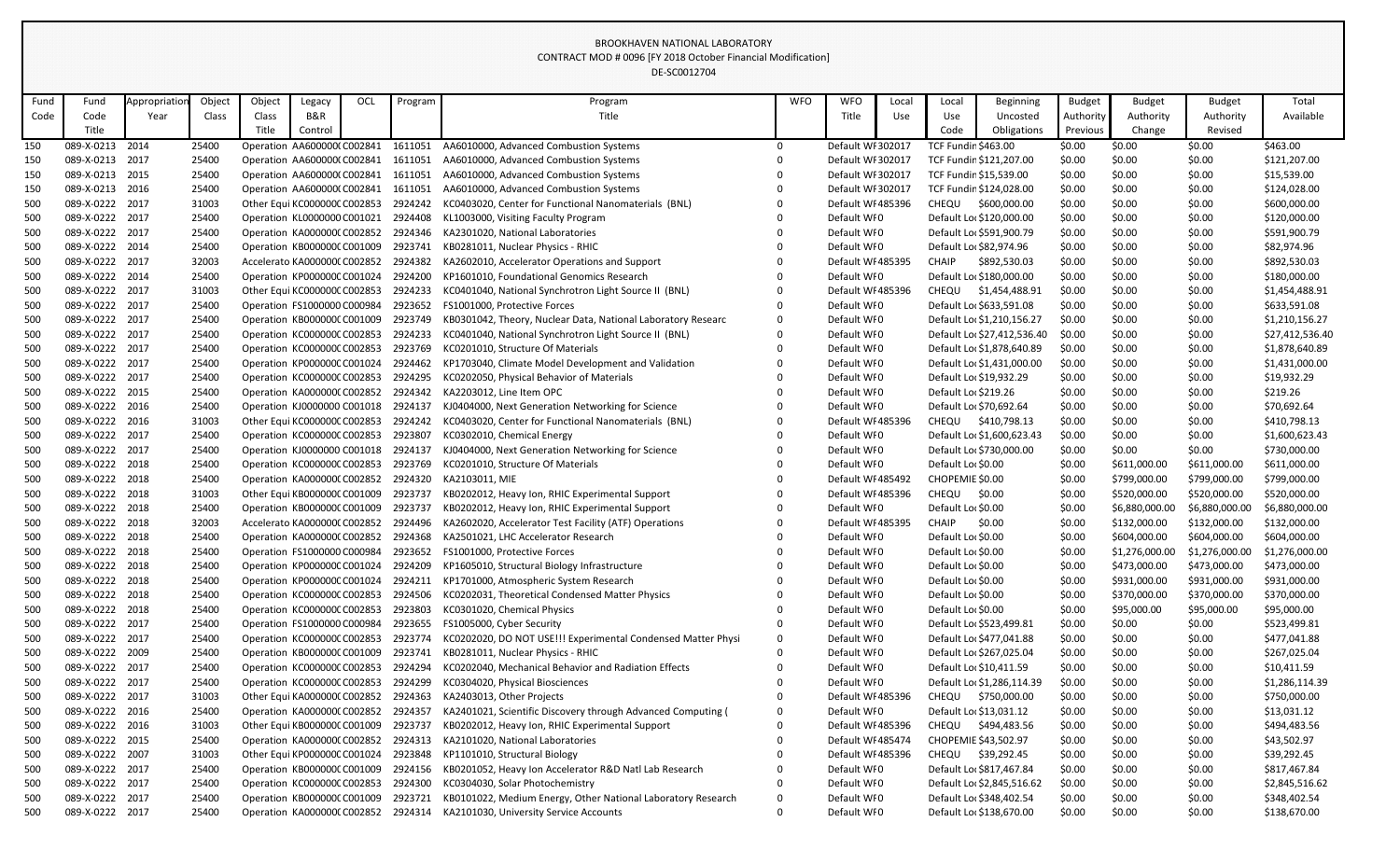| Fund | Fund                               | Appropriatior | Object | Object | Legacy                        | OCL | Program | Program                                                      | <b>WFO</b> | <b>WFO</b>        | Local | Local                   | Beginning                  | <b>Budget</b> | <b>Budget</b> | <b>Budget</b> | Total          |
|------|------------------------------------|---------------|--------|--------|-------------------------------|-----|---------|--------------------------------------------------------------|------------|-------------------|-------|-------------------------|----------------------------|---------------|---------------|---------------|----------------|
| Code | Code                               | Year          | Class  | Class  | B&R                           |     |         | Title                                                        |            | Title             | Use   | Use                     | Uncosted                   | Authority     | Authority     | Authority     | Available      |
|      | Title                              |               |        | Title  | Control                       |     |         |                                                              |            |                   |       | Code                    | Obligations                | Previous      | Change        | Revised       |                |
| 500  | 089-X-0222 2016                    |               | 25400  |        | Operation KC000000C C002853   |     | 2924192 | KC0207010, Energy Frontier Research Centers (EFRCs)          | $\Omega$   | Default WI0       |       |                         | Default Lo: \$308,303.74   | \$0.00        | \$0.00        | \$0.00        | \$308,303.74   |
| 500  | 089-X-0222 2017                    |               | 25400  |        | Operation FS1000000 C000984   |     | 2923656 | FS1006000, Personnel Security                                |            | Default WI0       |       |                         | Default Loc \$214,863.42   | \$0.00        | \$0.00        | \$0.00        | \$214,863.42   |
| 500  | 089-X-0222 2011                    |               | 25400  |        | Operation KP000000C C001024   |     | 2924206 | KP1602020, Radiobiology                                      |            | Default WI0       |       | Default Loc \$75,857.94 |                            | \$0.00        | \$0.00        | \$0.00        | \$75,857.94    |
| 500  | 089-X-0222 2018                    |               | 25400  |        | Operation KP000000C C001024   |     | 2924200 | KP1601010, Foundational Genomics Research                    |            | Default WI0       |       | Default Lor \$0.00      |                            | \$0.00        | \$233,000.00  | \$233,000.00  | \$233,000.00   |
| 500  | 089-X-0222 2018                    |               | 25400  |        | Operation FS1000000 C000984   |     | 2923655 | FS1005000, Cyber Security                                    |            | Default WI0       |       | Default Lor \$0.00      |                            | \$0.00        | \$394,000.00  | \$394,000.00  | \$394,000.00   |
| 500  | 089-X-0222 2018                    |               | 25400  |        | Operation KC000000C C002853   |     | 2924300 | KC0304030, Solar Photochemistry                              |            | Default WI0       |       | Default Lor \$0.00      |                            | \$0.00        | \$987,000.00  | \$987,000.00  | \$987,000.00   |
| 500  | 089-X-0222 2018                    |               | 25400  |        | Operation KC000000CC002853    |     | 2924504 | KC0202021, Experimental Condensed Matter Physics             |            | Default WI0       |       | Default Lor \$0.00      |                            | \$0.00        | \$357,000.00  | \$357,000.00  | \$357,000.00   |
| 500  | 089-X-0222 2018                    |               | 25400  |        | Operation KA0000000 C002852   |     | 2924336 | KA2202090, Other Facilities                                  |            | Default WI0       |       | Default Lor \$0.00      |                            | \$0.00        | \$86,000.00   | \$86,000.00   | \$86,000.00    |
| 500  | 089-X-0222 2018                    |               | 25400  |        | Operation KC000000C C002853   |     | 2924299 | KC0304020, Physical Biosciences                              |            | Default WI0       |       | Default Lor \$0.00      |                            | \$0.00        | \$558,000.00  | \$558,000.00  | \$558,000.00   |
| 500  | 089-X-0222 2016                    |               | 25400  |        | Operation KP000000C C001024   |     | 2924462 | KP1703040, Climate Model Development and Validation          |            | Default WI0       |       |                         | Default Loc \$416,750.00   | \$0.00        | \$0.00        | \$0.00        | \$416,750.00   |
| 500  | 089-X-0222 2016                    |               | 25400  |        | Operation KC000000C C002853   |     | 2924305 | KC0406020, Accelerator and Detector Research                 |            | Default WI0       |       |                         | Default Lor \$60,138.03    | \$0.00        | \$0.00        | \$0.00        | \$60,138.03    |
| 500  | 089-X-0222 2016                    |               | 32003  |        | Accelerato KB000000C C001009  |     | 2923736 | KB0202011, Heavy Ion, RHIC Accelerator Operations            |            | Default WI 485395 |       | <b>CHAIP</b>            | \$138,941.27               | \$0.00        | \$0.00        | \$0.00        | \$138,941.27   |
| 500  | 089-X-0222 2017                    |               | 25400  |        | Operation FS1000000 C000984   |     | 2923658 | FS1009000, Program Management                                |            | Default WI0       |       |                         | Default Loc \$511,951.37   | \$0.00        | \$0.00        | \$0.00        | \$511,951.37   |
| 500  | 089-X-0222 2017                    |               | 32003  |        | Accelerato KC000000C C002853  |     | 2924233 | KC0401040, National Synchrotron Light Source II (BNL)        |            | Default WI 485395 |       | <b>CHAIP</b>            | \$1,800,000.00             | \$0.00        | \$0.00        | \$0.00        | \$1,800,000.00 |
| 500  | 089-X-0222 2017                    |               | 25400  |        | Operation KP000000C C001024   |     | 2924203 | KP1601040, Computational Biosciences                         |            | Default WI0       |       |                         | Default Lor \$492,000.00   | \$0.00        | \$0.00        | \$0.00        | \$492,000.00   |
| 500  | 089-X-0222 2017                    |               | 31003  |        | Other Equi KB000000C C001009  |     | 2923737 | KB0202012, Heavy Ion, RHIC Experimental Support              |            | Default WI 485396 |       | <b>CHEQU</b>            | \$2,650,000.00             | \$0.00        | \$0.00        | \$0.00        | \$2,650,000.00 |
| 500  | 089-X-0222 2012                    |               | 25400  |        | Operation KA000000(C002852    |     | 2923679 | KA1102080, Proton Facilities - Other                         |            | Default WI0       |       | Default Lor \$1,492.25  |                            | \$0.00        | \$0.00        | \$0.00        | \$1,492.25     |
| 500  | 089-X-0222 2017                    |               | 25400  |        | Operation KL0000000 C001021   |     | 2924407 | KL1002000, Community College Internship Program              |            | Default WI0       |       |                         | Default Loc \$95,172.95    | \$0.00        | \$0.00        | \$0.00        | \$95,172.95    |
| 500  | 089-X-0222 2017                    |               | 25400  |        | Operation KC000000C C002853   |     | 2924472 | KC0201070, X-Ray Scattering                                  |            | Default WI0       |       |                         | Default Loc \$595,500.79   | \$0.00        | \$0.00        | \$0.00        | \$595,500.79   |
| 500  | 089-X-0222 2016                    |               | 25400  |        | Operation KP000000C C001024   |     | 2924209 | KP1605010, Structural Biology Infrastructure                 |            | Default WI0       |       |                         | Default Loc \$159,617.13   | \$0.00        | \$0.00        | \$0.00        | \$159,617.13   |
| 500  | 089-X-0222 2005                    |               | 25400  |        | Operation KB000000C C001009   |     | 2923741 | KB0281011, Nuclear Physics - RHIC                            |            | Default WI0       |       |                         | Default Loc \$201,097.43   | \$0.00        | \$0.00        | \$0.00        | \$201,097.43   |
| 500  | 089-X-0222 2014                    |               | 25400  |        | Operation KA0000000 C002852   |     | 2923681 | KA1102812, Proton Facilities - Chng in Inventories, Common U |            | Default WI0       |       |                         | Default Loc \$433,221.38   | \$0.00        | \$0.00        | \$0.00        | \$433,221.38   |
| 500  | 089-X-0222 2018                    |               | 25400  |        | Operation KA0000000 C002852   |     | 2924346 | KA2301020, National Laboratories                             |            | Default WI0       |       | Default Lor \$0.00      |                            | \$0.00        | \$285,000.00  | \$285,000.00  | \$285,000.00   |
| 500  | 089-X-0222 2018                    |               | 25400  |        | Operation KA0000000 C002852   |     | 2924380 | KA2601020, National Laboratories                             |            | Default WIO       |       | Default Lor \$0.00      |                            | \$0.00        | \$69,000.00   | \$69,000.00   | \$69,000.00    |
| 500  | 089-X-0222 2018                    |               | 25400  |        | Operation KC000000CC002853    |     | 2924472 | KC0201070, X-Ray Scattering                                  |            | Default WI0       |       | Default Lor \$0.00      |                            | \$0.00        | \$321,000.00  | \$321,000.00  | \$321,000.00   |
| 500  | 089-X-0222 2017                    |               | 25400  |        | Operation KA0000000 C002852   |     | 2924317 | KA2102021, ATLAS Detector and Computing Support              |            | Default WI0       |       |                         | Default Loc \$9,236,115.22 | \$0.00        | \$0.00        | \$0.00        | \$9,236,115.22 |
| 500  | 089-X-0222 2017                    |               | 25400  |        | Operation KA0000000 C002852   |     | 2924313 | KA2101020, National Laboratories                             |            | Default WI0       |       |                         | Default Loc \$2,551,418.41 | \$0.00        | \$0.00        | \$0.00        | \$2,551,418.41 |
| 500  | 089-X-0222 2017                    |               | 25400  |        | Operation KA000000(C002852    |     | 2924366 | KA2501012, National Laboratories                             |            | Default WI0       |       | Default Loc \$924.97    |                            | \$0.00        | \$0.00        | \$0.00        | \$924.97       |
| 500  | 089-X-0222 2017                    |               | 25400  |        | Operation KA0000000 C002852   |     | 2924369 | KA2501022, Muon Accelerators                                 |            | Default WI0       |       |                         | Default Lor \$250,000.00   | \$0.00        | \$0.00        | \$0.00        | \$250,000.00   |
| 500  | 089-X-0222 2017                    |               | 25400  |        | Operation KC000000C C002853   |     | 2923775 | KC0202030, DO NOT USE!!! Condensed Matter Theory, Particle-  |            | Default WI0       |       |                         | Default Loc \$183,023.62   | \$0.00        | \$0.00        | \$0.00        | \$183,023.62   |
| 500  | 089-X-0222 2016                    |               | 25400  |        | Operation KP000000C C001024   |     | 2924205 | KP1602010, Radiochemistry and Imaging Instrumentation        |            | Default WI0       |       |                         | Default Loc \$521,900.65   | \$0.00        | \$0.00        | \$0.00        | \$521,900.65   |
| 500  | 089-X-0222 2014                    |               | 25400  |        | Operation KA0000000 C002852   |     | 2923680 | KA1102811, Proton Facilities - Chng in Inventories, Special  |            | Default WI0       |       |                         | Default Loc \$11,981.92    | \$0.00        | \$0.00        | \$0.00        | \$11,981.92    |
| 500  | 089-X-0222 2017                    |               | 25400  |        | Operation KA0000000 C002852   |     | 2924368 | KA2501021, LHC Accelerator Research                          |            | Default WI0       |       |                         | Default Loc \$1,191,242.15 | \$0.00        | \$0.00        | \$0.00        | \$1,191,242.15 |
| 500  | 089-X-0222 2017                    |               | 25400  |        | Operation KA0000000 C002852   |     | 2924382 | KA2602010, Accelerator Operations and Support                |            | Default WI0       |       |                         | Default Loc \$328,880.99   | \$0.00        | \$0.00        | \$0.00        | \$328,880.99   |
| 500  | 089-X-0222 2017                    |               | 25400  |        | Operation KC000000C C002853   |     | 3023325 | KC0203020, Synthesis and Processing Science                  |            | Default WI0       |       |                         | Default Loc \$887,796.19   | \$0.00        | \$0.00        | \$0.00        | \$887,796.19   |
| 500  | 089-X-0222 2017                    |               | 25400  |        | Operation KB000000C C001009   |     | 2923755 | KB0401022, Low Energy, Other National Laboratory Research    |            | Default WI0       |       |                         | Default Loc \$257,562.78   | \$0.00        | \$0.00        | \$0.00        | \$257,562.78   |
| 500  | 089-X-0222 2018                    |               | 25400  |        | Operation KB000000C C001009   |     | 2923746 | KB0301020, Theory, National Laboratory Research              |            | Default WI0       |       | Default Lor \$0.00      |                            | \$0.00        | \$550,000.00  | \$550,000.00  | \$550,000.00   |
| 500  | 089-X-0222 2018                    |               | 25400  |        | Operation KA0000000 C002852   |     | 2924358 | KA2401022, Scientific Computing                              |            | Default WI0       |       | Default Lor \$0.00      |                            | \$0.00        | \$50,000.00   | \$50,000.00   | \$50,000.00    |
| 500  | 089-X-0222 2018                    |               | 25400  |        | Operation KP000000C C001024   |     | 2924203 | KP1601040, Computational Biosciences                         |            | Default WI0       |       | Default Lor \$0.00      |                            | \$0.00        | \$70,000.00   | \$70,000.00   | \$70,000.00    |
| 500  | 089-X-0222 2018                    |               | 31003  |        | Other Equi KB000000C C001009  |     | 2923736 | KB0202011, Heavy Ion, RHIC Accelerator Operations            |            | Default WI 485396 |       | <b>CHEQU</b>            | \$0.00                     | \$0.00        | \$210,000.00  | \$210,000.00  | \$210,000.00   |
| 500  | 089-X-0222 2018                    |               | 25400  |        | Operation KB000000C C001009   |     | 2923755 | KB0401022, Low Energy, Other National Laboratory Research    |            | Default WI0       |       | Default Lor \$0.00      |                            | \$0.00        | \$130,000.00  | \$130,000.00  | \$130,000.00   |
| 500  | 089-X-0222 2018                    |               | 25400  |        | Operation FS1000000 C000984   |     | 2923653 | FS1002000, Security Systems                                  |            | Default WI0       |       | Default Lor \$0.00      |                            | \$0.00        | \$168,000.00  | \$168,000.00  | \$168,000.00   |
| 500  | 089-X-0222 2018                    |               | 25400  |        | Operation KB000000C C001009   |     | 2923749 | KB0301042, Theory, Nuclear Data, National Laboratory Researc |            | Default WI0       |       | Default Lor \$0.00      |                            | \$0.00        | \$620,000.00  | \$620,000.00  | \$620,000.00   |
| 500  | 089-X-0222 2017                    |               | 25400  |        | Operation KC000000C C002853   |     | 2924192 | KC0207010, Energy Frontier Research Centers (EFRCs)          |            | Default WI0       |       |                         | Default Loc \$3,332,000.00 | \$0.00        | \$0.00        | \$0.00        | \$3,332,000.00 |
| 500  | 089-X-0222 2016                    |               | 25400  |        | Operation KL0000000 C001021   |     | 2924414 | KL1500000, Outreach                                          |            | Default WI0       |       | Default Loc \$2,262.77  |                            | \$0.00        | \$0.00        | \$0.00        | \$2,262.77     |
| 500  | 089-X-0222 2016                    |               | 25400  |        | Operation KC000000CC002853    |     | 2924447 | KC0213010, Computational Materials Sciences                  |            | Default WI0       |       |                         | Default Loc \$2,141,187.26 | \$0.00        | \$0.00        | \$0.00        | \$2,141,187.26 |
| 500  | 089-X-0222 2013                    |               | 25400  |        | Operation KP000000C C001024   |     | 2924200 | KP1601010, Foundational Genomics Research                    |            | Default WI0       |       |                         | Default Loc \$42,626.46    | \$0.00        | \$0.00        | \$0.00        | \$42,626.46    |
| 500  | 089-X-0222 2017                    |               | 25400  |        | Operation KP000000C C001024   |     | 2924216 | KP1703020, Earth System Modeling                             |            | Default WI0       |       |                         | Default Loc \$358,481.36   | \$0.00        | \$0.00        | \$0.00        | \$358,481.36   |
| 500  | 089-X-0222 2017                    |               | 32001  |        | Constructic 39KA0000C C002786 |     | 2924263 | 39KA00000PRN11SC40000, Long Baseline Neutrino Experiment (PE |            | Default WI0       |       |                         | Default Lor \$1,650,069.21 | \$0.00        | \$0.00        | \$0.00        | \$1,650,069.21 |
| 500  | 089-X-0222 2017<br>089-X-0222 2016 |               | 25400  |        | Operation KC000000CC002853    |     | 2924460 | KC0301050, Condensed Phase & Interfacial Molecular Science   |            | Default WI0       |       |                         | Default Loc \$379,501.80   | \$0.00        | \$0.00        | \$0.00        | \$379,501.80   |
| 500  |                                    |               | 25400  |        | Operation KJ0000000 C001018   |     | 2924135 | KJ0402000, Computer Sciences Research                        |            | Default WI0       |       |                         | Default Loc \$200,953.34   | \$0.00        | \$0.00        | \$0.00        | \$200,953.34   |
| 500  | 089-X-0222 2015                    |               | 25400  |        | Operation KP000000C C001024   |     | 2924417 | KP1606000, STARTING IN FY 2018, DO NOT USE!!! Mesoscale to M |            | Default WI0       |       |                         | Default Loc \$426,274.76   | \$0.00        | \$0.00        | \$0.00        | \$426,274.76   |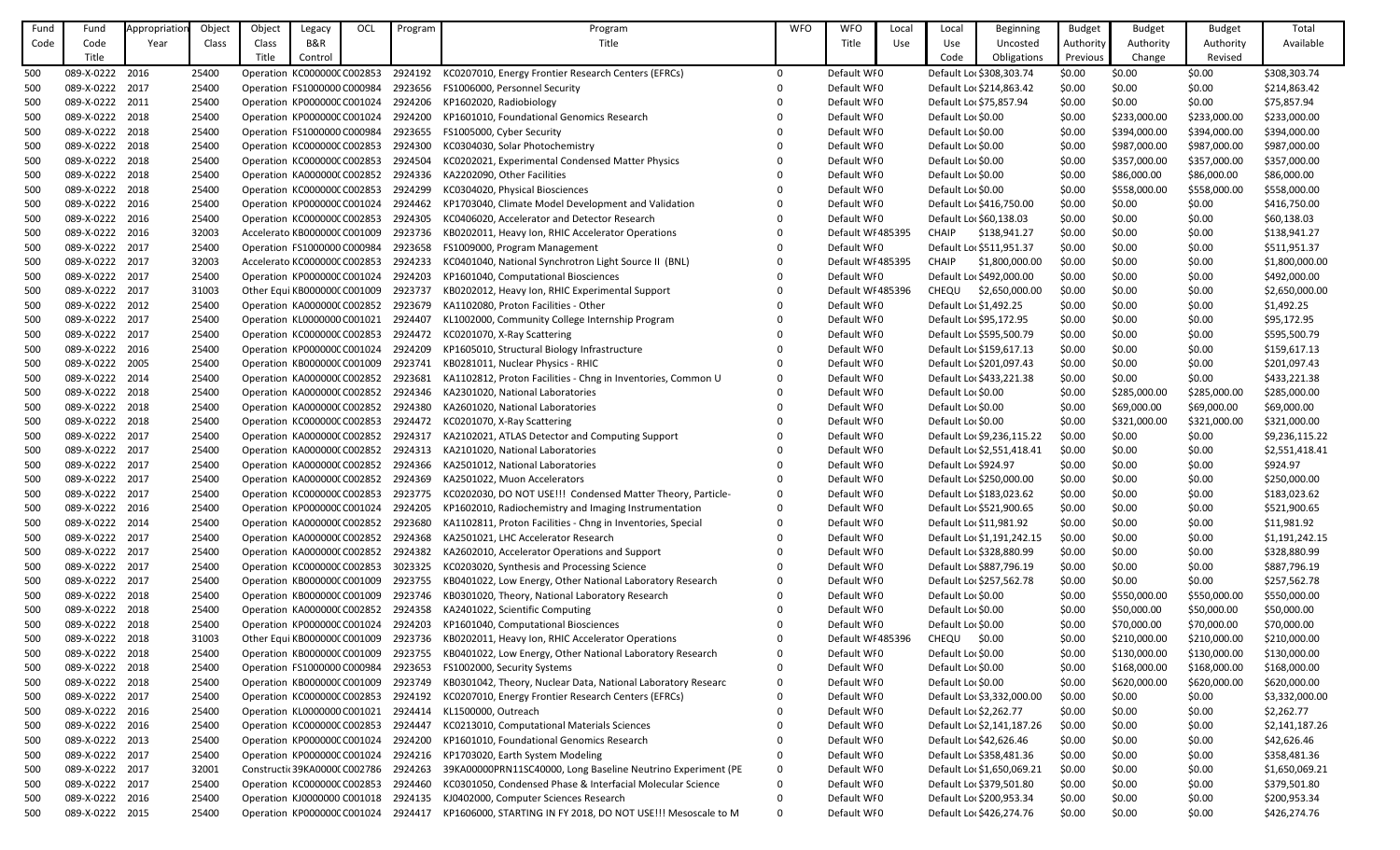| Fund | Fund            | Appropriation | Object | Object | Legacy                        | OCI | Program | Program                                                      | <b>WFO</b> | <b>WFO</b>         | Local | Local                   | Beginning                   | <b>Budget</b> | <b>Budget</b>   | <b>Budget</b>   | Total           |
|------|-----------------|---------------|--------|--------|-------------------------------|-----|---------|--------------------------------------------------------------|------------|--------------------|-------|-------------------------|-----------------------------|---------------|-----------------|-----------------|-----------------|
| Code | Code            | Year          | Class  | Class  | B&R                           |     |         | Title                                                        |            | Title              | Use   | Use                     | Uncosted                    | Authority     | Authority       | Authority       | Available       |
|      | Title           |               |        | Title  | Control                       |     |         |                                                              |            |                    |       | Code                    | Obligations                 | Previous      | Change          | Revised         |                 |
| 500  | 089-X-0222 2016 |               | 25400  |        | Operation KA000000(C002852    |     | 2924369 | KA2501022, Muon Accelerators                                 | $\Omega$   | Default WI0        |       |                         | Default Lor \$490,519.01    | \$0.00        | \$0.00          | \$0.00          | \$490,519.01    |
| 500  | 089-X-0222 2017 |               | 25400  |        | Operation KC000000CC002853    |     | 2924421 | KC0406030, Long Term Surveillance and Maintenance            |            | Default WI0        |       |                         | Default Loc \$1,650,263.63  | \$0.00        | \$0.00          | \$0.00          | \$1,650,263.63  |
| 500  | 089-X-0222 2017 |               | 25400  |        | Operation KJ0000000 C001018   |     | 2924474 | KJ0402010, Computer Sciences - Research                      |            | Default WI0        |       |                         | Default Lor \$450,000.00    | \$0.00        | \$0.00          | \$0.00          | \$450,000.00    |
| 500  | 089-X-0222 2018 |               | 25400  |        | Operation KA0000000 C002852   |     | 2924325 | KA2201020, National Laboratories                             |            | Default WI0        |       | Default Lor \$0.00      |                             | \$0.00        | \$1,207,000.00  | \$1,207,000.00  | \$1,207,000.00  |
| 500  | 089-X-0222 2018 |               | 25400  |        | Operation KC000000C C002853   |     | 3023325 | KC0203020, Synthesis and Processing Science                  |            | Default WI0        |       | Default Lor \$0.00      |                             | \$0.00        | \$351,000.00    | \$351,000.00    | \$351,000.00    |
| 500  | 089-X-0222 2018 |               | 25400  |        | Operation FS1000000 C000984   |     | 2923654 | FS1004000, Information Security                              |            | Default WI0        |       | Default Lor \$0.00      |                             | \$0.00        | \$96,000.00     | \$96,000.00     | \$96,000.00     |
| 500  | 089-X-0222 2018 |               | 25400  |        | Operation KA0000000 C002852   |     | 2924371 | KA2501032, National Laboratories                             |            | Default WI0        |       | Default Lor \$0.00      |                             | \$0.00        | \$250,000.00    | \$250,000.00    | \$250,000.00    |
| 500  | 089-X-0222 2018 |               | 25400  |        | Operation FS1000000 C000984   |     | 2923657 | FS1007000, Material Control and Accountability               |            | Default WI0        |       | Default Loc \$0.00      |                             | \$0.00        | \$133,000.00    | \$133,000.00    | \$133,000.00    |
| 500  | 089-X-0222 2018 |               | 25400  |        | Operation KB000000C C001009   |     | 2923736 | KB0202011, Heavy Ion, RHIC Accelerator Operations            |            | Default WI0        |       | Default Loc \$0.00      |                             | \$0.00        | \$25,360,000.00 | \$25,360,000.00 | \$25,360,000.00 |
| 500  | 089-X-0222 2018 |               | 25400  |        | Operation KA0000000 C002852   |     | 2924313 | KA2101020, National Laboratories                             |            | Default WI0        |       | Default Loc \$0.00      |                             | \$0.00        | \$1,117,000.00  | \$1,117,000.00  | \$1,117,000.00  |
| 500  | 089-X-0222 2018 |               | 32001  |        | Constructic 39KA00000 C002786 |     | 2924263 | 39KA00000PRN11SC40000, Long Baseline Neutrino Experiment (PE |            | Default WI0        |       | Default Loc \$0.00      |                             | \$0.00        | \$1,300,000.00  | \$1,300,000.00  | \$1,300,000.00  |
| 500  | 089-X-0222 2018 |               | 25400  |        | Operation FS1000000 C000984   |     | 2923656 | FS1006000, Personnel Security                                |            | Default WI0        |       | Default Lor \$0.00      |                             | \$0.00        | \$111,000.00    | \$111,000.00    | \$111,000.00    |
| 500  | 089-X-0222 2018 |               | 25400  |        | Operation KA0000000 C002852   |     | 2924355 | KA2401012, National Laboratories                             |            | Default WI0        |       | Default Lor \$0.00      |                             | \$0.00        | \$715,000.00    | \$715,000.00    | \$715,000.00    |
| 500  | 089-X-0222 2018 |               | 25400  |        | Operation KC000000C C002853   |     | 2924294 | KC0202040, Mechanical Behavior and Radiation Effects         |            | Default WI0        |       | Default Lor \$0.00      |                             | \$0.00        | \$38,000.00     | \$38,000.00     | \$38,000.00     |
| 500  | 089-X-0222 2017 |               | 31001  |        | Major Item KA0000000 C002852  |     | 2924320 | KA2103011, MIE                                               |            | Default WI 485486  |       |                         | CHEQUMIE \$8,500,000.00     | \$0.00        | \$0.00          | \$0.00          | \$8,500,000.00  |
| 500  | 089-X-0222 2016 |               | 25400  |        | Operation KP000000C C001024   |     | 2924203 | KP1601040, Computational Biosciences                         |            | Default WI0        |       |                         | Default Loc \$415,197.40    | \$0.00        | \$0.00          | \$0.00          | \$415,197.40    |
| 500  | 089-X-0222 2012 |               | 25400  |        | Operation KA000000CC002852    |     | 2924034 | KA1502021, Advanced Technology Research, Accelerator Develop | 0          | Default WI0        |       | Default Loc \$2,499.75  |                             | \$0.00        | \$0.00          | \$0.00          | \$2,499.75      |
| 500  | 089-X-0222 2017 |               | 25400  |        | Operation KC000000C C002853   |     | 2923803 | KC0301020, Chemical Physics                                  |            | Default WI0        |       |                         | Default Loc \$625,908.28    | \$0.00        | \$0.00          | \$0.00          | \$625,908.28    |
| 500  | 089-X-0222 2017 |               | 25400  |        | Operation KP000000C C001024   |     | 2924200 | KP1601010, Foundational Genomics Research                    |            | Default WI0        |       |                         | Default Loc \$2,125,100.00  | \$0.00        | \$0.00          | \$0.00          | \$2,125,100.00  |
| 500  | 089-X-0222 2016 |               | 25400  |        | Operation KP000000C C001024   |     | 2924216 | KP1703020, Earth System Modeling                             |            | Default WI0        |       | Default Lor \$90,001.99 |                             | \$0.00        | \$0.00          | \$0.00          | \$90,001.99     |
| 500  | 089-X-0222 2017 |               | 25400  |        | Operation KA0000000 C002852   |     | 2924358 | KA2401022, Scientific Computing                              |            | Default WI0        |       |                         | Default Loc \$232,519.94    | \$0.00        | \$0.00          | \$0.00          | \$232,519.94    |
| 500  | 089-X-0222 2017 |               | 31003  |        | Other Equi KB000000C C001009  |     | 2923736 | KB0202011, Heavy Ion, RHIC Accelerator Operations            |            | Default WI 485396  |       | <b>CHEQU</b>            | \$1,094,000.00              | \$0.00        | \$0.00          | \$0.00          | \$1,094,000.00  |
| 500  | 089-X-0222 2017 |               | 25400  |        | Operation KB000000C C001009   |     | 2923752 | KB0301052, Theory, SciDAC, National Laboratory Research      |            | Default WI0        |       |                         | Default Loc \$367,444.68    | \$0.00        | \$0.00          | \$0.00          | \$367,444.68    |
| 500  | 089-X-0222 2017 |               | 25400  |        | Operation KP000000C C001024   |     | 2924209 | KP1605010, Structural Biology Infrastructure                 |            | Default WI0        |       |                         | Default Loc \$2,440,282.49  | \$0.00        | \$0.00          | \$0.00          | \$2,440,282.49  |
| 500  | 089-X-0222 2017 |               | 32003  |        | Accelerato KB000000C C001009  |     | 2923736 | KB0202011, Heavy Ion, RHIC Accelerator Operations            |            | Default WI 485395  |       | <b>CHAIP</b>            | \$2,369,000.00              | \$0.00        | \$0.00          | \$0.00          | \$2,369,000.00  |
| 500  | 089-X-0222 2017 |               | 25400  |        | Operation FS1000000 C000984   |     | 2923657 | FS1007000, Material Control and Accountability               |            | Default WI0        |       |                         | Default Loc \$466,015.26    | \$0.00        | \$0.00          | \$0.00          | \$466,015.26    |
| 500  | 089-X-0222 2017 |               | 25400  |        | Operation FS1000000 C000984   |     | 2923653 | FS1002000, Security Systems                                  |            | Default WI0        |       |                         | Default Loc \$750,295.68    | \$0.00        | \$0.00          | \$0.00          | \$750,295.68    |
| 500  | 089-X-0222 2015 |               | 25400  |        | Operation KC000000C C002853   |     | 2924232 | KC0401030, National Synchrotron Light Source (BNL)           |            | Default WI0        |       | Default Loc \$783.45    |                             | \$0.00        | \$0.00          | \$0.00          | \$783.45        |
| 500  | 089-X-0222 2005 |               | 25400  |        | Operation KA0000000 C002852   |     | 2923681 | KA1102812, Proton Facilities - Chng in Inventories, Common U | 0          | Default WI0        |       | Default Loc \$13,915.26 |                             | \$0.00        | \$0.00          | \$0.00          | \$13,915.26     |
| 500  | 089-X-0222 2015 |               | 25400  |        | Operation KP000000C C001024   |     | 2924200 | KP1601010, Foundational Genomics Research                    |            | Default WI0        |       |                         | Default Loc \$180,000.00    | \$0.00        | \$0.00          | \$0.00          | \$180,000.00    |
| 500  | 089-X-0222 2011 |               | 31003  |        | Other Equi KC000000C C002853  |     | 3023325 | KC0203020, Synthesis and Processing Science                  |            | Default WI 485396  |       | CHEQU \$2,515.98        |                             | \$0.00        | \$0.00          | \$0.00          | \$2,515.98      |
| 500  | 089-X-0222 2017 |               | 25400  |        | Operation KL0000000 C001021   |     | 2924406 | KL1001000, Science Undergraduate Laboratory Internship       |            | Default WI0        |       |                         | Default Loc \$553,646.70    | \$0.00        | \$0.00          | \$0.00          | \$553,646.70    |
| 500  | 089-X-0222 2017 |               | 25400  |        | Operation KC000000C C002853   |     | 2924242 | KC0403020, Center for Functional Nanomaterials (BNL)         |            | Default WI0        |       |                         | Default Loc \$11,363,791.95 | \$0.00        | \$0.00          | \$0.00          | \$11,363,791.95 |
| 500  | 089-X-0222 2018 |               | 25400  |        | Operation KC000000C C002853   |     | 2924460 | KC0301050, Condensed Phase & Interfacial Molecular Science   |            | Default WI0        |       | Default Loc \$0.00      |                             | \$0.00        | \$76,000.00     | \$76,000.00     | \$76,000.00     |
| 500  | 089-X-0222 2018 |               | 32003  |        | Accelerato KB000000C C001009  |     | 2923736 | KB0202011, Heavy Ion, RHIC Accelerator Operations            |            | Default WI 485395  |       | CHAIP                   | \$0.00                      | \$0.00        | \$450,000.00    | \$450,000.00    | \$450,000.00    |
| 500  | 089-X-0222 2018 |               | 25400  |        | Operation KA0000000 C002852   |     | 2924357 | KA2401021, Scientific Discovery through Advanced Computing ( |            | Default WI0        |       | Default Lor \$0.00      |                             | \$0.00        | \$27,000.00     | \$27,000.00     | \$27,000.00     |
| 500  | 089-X-0222 2018 |               | 25400  |        | Operation FS1000000 C000984   |     | 2923658 | FS1009000, Program Management                                |            | Default WI0        |       | Default Lor \$0.00      |                             | \$0.00        | \$140,000.00    | \$140,000.00    | \$140,000.00    |
| 500  | 089-X-0222 2018 |               | 25400  |        | Operation KC000000C C002853   |     | 2923807 | KC0302010, Chemical Energy                                   |            | Default WI0        |       | Default Lor \$0.00      |                             | \$0.00        | \$587,000.00    | \$587,000.00    | \$587,000.00    |
| 500  | 089-X-0222 2018 |               | 25400  |        | Operation KA0000000 C002852   |     | 2924320 | KA2103011, MIE                                               |            | Default WI 485493  |       | CHOPEMIE \$0.00         |                             | \$0.00        | \$2,800,000.00  | \$2,800,000.00  | \$2,800,000.00  |
| 500  | 089-X-0222 2018 |               | 25400  |        | Operation KA0000000 C002852   |     | 2924317 | KA2102021, ATLAS Detector and Computing Support              |            | Default WI0        |       | Default Lor \$0.00      |                             | \$0.00        | \$4,903,000.00  | \$4,903,000.00  | \$4,903,000.00  |
| 500  | 089-X-0222 2018 |               | 25400  |        | Operation KP000000C C001024   |     | 2924462 | KP1703040, Climate Model Development and Validation          |            | Default WI0        |       | Default Lor \$0.00      |                             | \$0.00        | \$57,000.00     | \$57,000.00     | \$57,000.00     |
| 500  | 089-X-0222 2018 |               | 32001  |        | Constructic 39KG0100(C003087  |     | 2924481 | 39KG01000PRN17SC73000 Core Facility Revitalization, BNL      |            | Default WI0        |       | Default Lor \$0.00      |                             | \$0.00        | \$337,890.00    | \$337,890.00    | \$337,890.00    |
| 500  | 089-X-0222 2017 |               | 25400  |        | Operation KA0000000 C002852   |     | 2924371 | KA2501032, National Laboratories                             |            | Default WI0        |       |                         | Default Loc \$461,630.30    | \$0.00        | \$0.00          | \$0.00          | \$461,630.30    |
| 500  | 089-X-0222 2017 |               | 25400  |        | Operation KC000000C C002853   |     | 2924405 | KC0201060, Neutron and X-Ray Scatering                       |            | Default WI0        |       |                         | Default Loc \$330,037.56    | \$0.00        | \$0.00          | \$0.00          | \$330,037.56    |
| 500  | 089-X-0222 2016 |               | 25400  |        | Operation KA0000000 C002852   |     | 2924314 | KA2101030, University Service Accounts                       |            | Default WI0        |       | Default Loc \$85,265.00 |                             | \$0.00        | \$0.00          | \$0.00          | \$85,265.00     |
| 500  | 089-X-0222 2017 |               | 25400  |        | Operation KC000000C C002853   |     | 2923809 | KC0302030, Heavy Element Chemistry                           |            | Default WI0        |       | Default Loc \$89,285.79 |                             | \$0.00        | \$0.00          | \$0.00          | \$89,285.79     |
| 500  | 089-X-0222 2017 |               | 25400  |        | Operation KA0000000 C002852   |     | 2924328 | KA2202010, Experimental Operations and Support               |            | Default WI0        |       |                         | Default Loc \$359,003.14    | \$0.00        | \$0.00          | \$0.00          | \$359,003.14    |
| 500  | 089-X-0222 2017 |               | 25400  |        | Operation KB000000C C001009   |     | 2923736 | KB0202011, Heavy Ion, RHIC Accelerator Operations            |            | Default WI0        |       |                         | Default Loc \$2,878,588.37  | \$0.00        | \$0.00          | \$0.00          | \$2,878,588.37  |
| 500  | 089-X-0222 2017 |               | 25400  |        | Operation KA0000000 C002852   |     | 2924325 | KA2201020, National Laboratories                             |            | Default WI0        |       |                         | Default Loc \$1,768,961.30  | \$0.00        | \$0.00          | \$0.00          | \$1,768,961.30  |
| 500  | 089-X-0222 2016 |               | 31001  |        | Major Item KA0000000 C002852  |     | 2924320 | KA2103011, MIE                                               |            | Default WI 485486  |       |                         | CHEQUMIE \$4,378,975.89     | \$0.00        | \$0.00          | \$0.00          | \$4,378,975.89  |
| 500  | 089-X-0222 2017 |               | 31001  |        | Major Item KA0000000 C002852  |     | 2924350 | KA2303011, MIE                                               |            | Default WI 4809008 |       |                         | CHEQUMI \$2,334,659.11      | \$0.00        | \$0.00          | \$0.00          | \$2,334,659.11  |
| 500  | 089-X-0222 2017 |               | 25400  |        | Operation KB000000CC001009    |     | 2923733 | KB0201021, Heavy Ion, RHIC Research                          |            | Default WI0        |       |                         | Default Loc \$1,821,032.34  | \$0.00        | \$0.00          | \$0.00          | \$1,821,032.34  |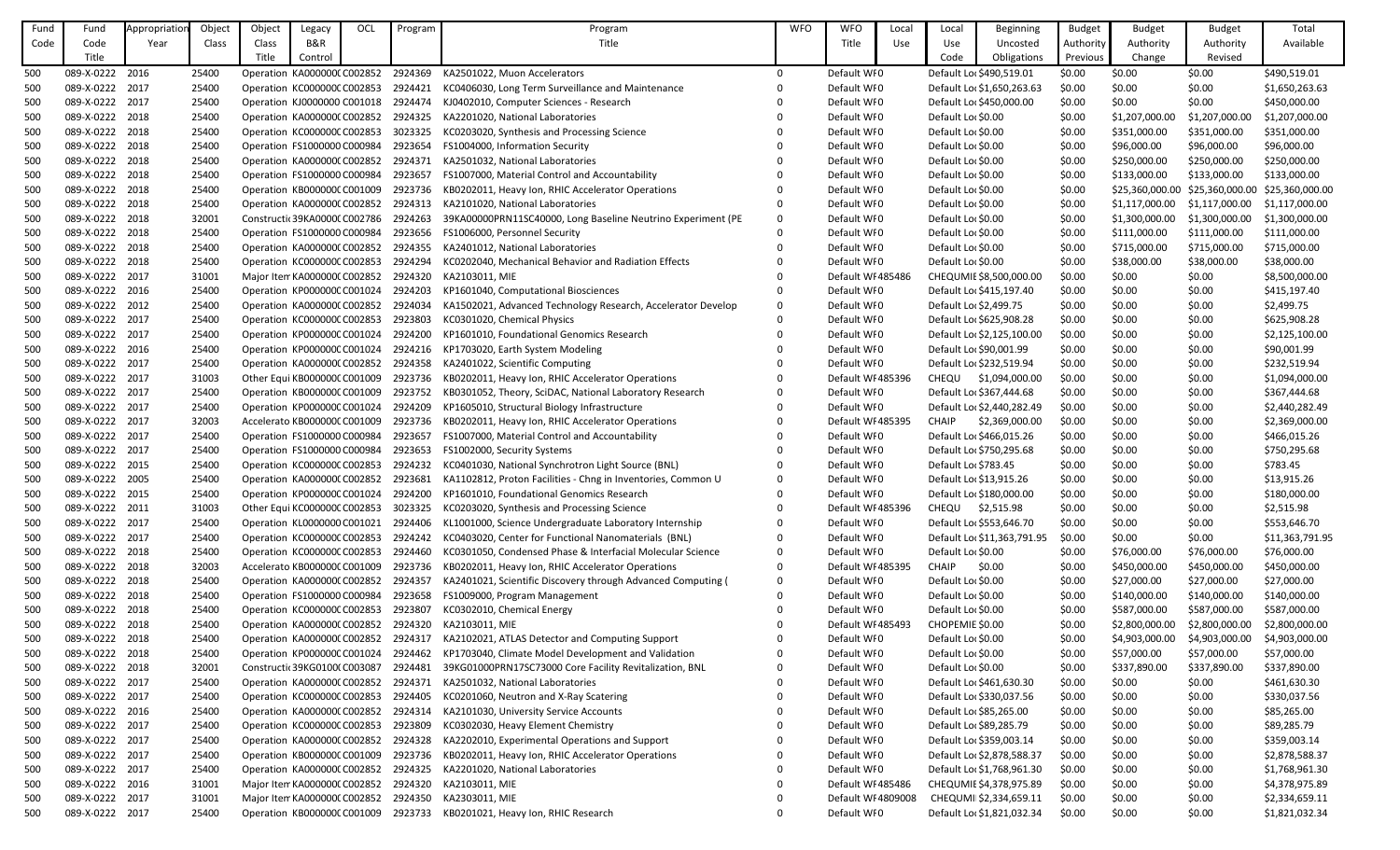| Fund       | Fund            | Appropriation | Object | Object | Legacy                             | OCL | Program | Program                                                                                       | <b>WFO</b>   | <b>WFO</b>         | Local | Local                         | <b>Beginning</b>           | <b>Budget</b> | <b>Budget</b>  | <b>Budget</b>  | Total           |
|------------|-----------------|---------------|--------|--------|------------------------------------|-----|---------|-----------------------------------------------------------------------------------------------|--------------|--------------------|-------|-------------------------------|----------------------------|---------------|----------------|----------------|-----------------|
| Code       | Code            | Year          | Class  | Class  | B&R                                |     |         | Title                                                                                         |              | Title              | Use   | Use                           | Uncosted                   | Authority     | Authority      | Authority      | Available       |
|            | Title           |               |        | Title  | Control                            |     |         |                                                                                               |              |                    |       | Code                          | Obligations                | Previous      | Change         | Revised        |                 |
| 500        | 089-X-0222 2016 |               | 31001  |        | Major Item KC000000C C002853       |     | 2924289 | KC0405060, NSLS-II Experimental Tools (NEXT)                                                  | $\Omega$     | Default WI 485469  |       |                               | CHEQUMIE \$698,538.41      | \$0.00        | \$0.00         | \$0.00         | \$698,538.41    |
| 500        | 089-X-0222 2016 |               | 25400  |        | Operation KL0000000 C001021        |     | 2924408 | KL1003000, Visiting Faculty Program                                                           |              | Default WI0        |       | Default Loc \$4,603.33        |                            | \$0.00        | \$0.00         | \$0.00         | \$4,603.33      |
| 500        | 089-X-0222 2014 |               | 25400  |        | Operation KB000000C C001009        |     | 2923728 | KB0181012, Nuclear Physics - BNL-Tandem                                                       |              | Default WI0        |       | Default Loc \$34,228.17       |                            | \$0.00        | \$0.00         | \$0.00         | \$34,228.17     |
| 500        | 089-X-0222 2014 |               | 25400  |        | Operation KC000000CC002853         |     | 2923794 | KC0281013, BNL-NSLS                                                                           |              | Default WI0        |       |                               | Default Loc \$165,193.55   | \$0.00        | \$0.00         | \$0.00         | \$165,193.55    |
|            | 089-X-0222 2017 |               |        |        |                                    |     |         |                                                                                               |              |                    |       |                               |                            |               |                |                |                 |
| 500        |                 |               | 25400  |        | Operation KL0000000 C001021        |     | 2924414 | KL1500000, Outreach                                                                           |              | Default WI0        |       | Default Loc \$76,950.00       |                            | \$0.00        | \$0.00         | \$0.00         | \$76,950.00     |
| 500        | 089-X-0222 2017 |               | 25400  |        | Operation KA0000000 C002852        |     | 2924355 | KA2401012, National Laboratories                                                              |              | Default WI0        |       |                               | Default Loc \$1,183,684.51 | \$0.00        | \$0.00         | \$0.00         | \$1,183,684.51  |
| 500        | 089-X-0222 2018 |               | 25400  |        | Operation KC000000C C002853        |     | 2924233 | KC0401040, National Synchrotron Light Source II (BNL)                                         |              | Default WI0        |       | Default Lor \$0.00            |                            | \$0.00        | \$21,092,000.0 | \$21,092,000.0 | \$21,092,000.00 |
| 500        | 089-X-0222 2017 |               | 25400  |        | Operation KC000000C C002853        |     | 2924305 | KC0406020, Accelerator and Detector Research                                                  |              | Default WI0        |       |                               | Default Loc \$518,000.00   | \$0.00        | \$0.00         | \$0.00         | \$518,000.00    |
| 500        | 089-X-0222 2017 |               | 25400  |        | Operation KA0000000 C002852        |     | 2924380 | KA2601020, National Laboratories                                                              |              | Default WI0        |       |                               | Default Loc \$350,944.67   | \$0.00        | \$0.00         | \$0.00         | \$350,944.67    |
| 500        | 089-X-0222 2013 |               | 32001  |        | Constructic 39KG00000 C002739      |     | 2924227 | 39KG01000PRN10SC72000, Renovate Science Laboratories, Ph. I                                   | $\Omega$     | Default WI0        |       | Default Loc \$127.20          |                            | \$0.00        | \$0.00         | \$0.00         | \$127.20        |
| 500        | 089-X-0222 2016 |               | 31003  |        | Other Equi FS1000000 C000984       |     | 2923655 | FS1005000, Cyber Security                                                                     |              | Default WI 485396  |       | CHEQU                         | \$508,268.60               | \$0.00        | \$0.00         | \$0.00         | \$508,268.60    |
| 500        | 089-X-0222 2017 |               | 25400  |        | Operation FS1000000 C000984        |     | 2923654 | FS1004000, Information Security                                                               |              | Default WI0        |       |                               | Default Loc \$154,019.41   | \$0.00        | \$0.00         | \$0.00         | \$154,019.41    |
| 500        | 089-X-0222 2017 |               | 25400  |        | Operation KA0000000 C002852        |     | 2924319 | KA2102090, Other Facilities                                                                   |              | Default WI0        |       | Default Loc \$97,189.23       |                            | \$0.00        | \$0.00         | \$0.00         | \$97,189.23     |
| 500        | 089-X-0222 2017 |               | 25400  |        | Operation KB000000C C001009        |     | 2923746 | KB0301020, Theory, National Laboratory Research                                               |              | Default WF0        |       |                               | Default Loc \$2,050,352.25 | \$0.00        | \$0.00         | \$0.00         | \$2,050,352.25  |
| 500        | 089-X-0222 2017 |               | 25400  |        | Operation KP000000C C001024        |     | 2924211 | KP1701000, Atmospheric System Research                                                        |              | Default WI0        |       |                               | Default Loc \$1,194,416.20 | \$0.00        | \$0.00         | \$0.00         | \$1,194,416.20  |
| 500        | 089-X-0222 2017 |               | 32001  |        | Constructic 39KG0100(C003087       |     | 2924481 | 39KG01000PRN17SC73000 Core Facility Revitalization, BNL                                       |              | Default WI0        |       |                               | Default Loc \$1,772,460.86 | \$0.00        | \$0.00         | \$0.00         | \$1,772,460.86  |
| 500        | 089-X-0222 2017 |               | 25400  |        | Operation KA0000000 C002852        |     | 2924336 | KA2202090, Other Facilities                                                                   |              | Default WI0        |       | Default Loc \$16,370.35       |                            | \$0.00        | \$0.00         | \$0.00         | \$16,370.35     |
| 500        | 089-X-0222 2017 |               | 25400  |        | Operation KA0000000 C002852        |     | 2924363 | KA2403013, Other Projects                                                                     |              | Default WI0        |       |                               | Default Loc \$107,115.36   | \$0.00        | \$0.00         | \$0.00         | \$107,115.36    |
| 500        | 089-X-0222 2017 |               | 25400  |        | Operation KB000000C C001009        |     | 2923737 | KB0202012, Heavy Ion, RHIC Experimental Support                                               |              | Default WI0        |       |                               | Default Loc \$8,542,881.26 | \$0.00        | \$0.00         | \$0.00         | \$8,542,881.26  |
| 500        | 089-X-0222 2017 |               | 25400  |        | Operation KC000000CC002853         |     | 2924447 | KC0213010, Computational Materials Sciences                                                   |              | Default WI0        |       |                               | Default Loc \$2,875,000.00 | \$0.00        | \$0.00         | \$0.00         | \$2,875,000.00  |
| 500        | 089-X-0222 2017 |               | 25400  |        | Operation KA0000000 C002852        |     | 2924320 | KA2103011, MIE                                                                                |              | Default WI 485493  |       |                               | CHOPEMIE \$1,149,482.75    | \$0.00        | \$0.00         | \$0.00         | \$1,149,482.75  |
| 500        | 089-X-0222 2007 |               | 25400  |        | Operation KP000000C C001024        |     | 2923849 | KP1102010, Molecular Biology                                                                  |              | Default WI0        |       | Default Loc \$16.33           |                            | \$0.00        | \$0.00         | \$0.00         | \$16.33         |
| 500        | 089-X-0222 2017 |               | 25400  |        | Operation KA0000000 C002852        |     | 2924357 | KA2401021, Scientific Discovery through Advanced Computing (                                  | 0            | Default WI0        |       |                               | Default Lor \$120,000.00   | \$0.00        | \$0.00         | \$0.00         | \$120,000.00    |
| 500        | 089-X-0222 2017 |               | 25400  |        | Operation KJ0000000 C001018        |     | 2924476 | KJ0403010, Computational Partnerships - SciDAC                                                |              | Default WI0        |       |                               | Default Loc \$820,586.31   | \$0.00        | \$0.00         | \$0.00         | \$820,586.31    |
| 500        | 089-X-0222 2016 |               | 31003  |        | Other Equi KB000000C C001009       |     | 2923736 | KB0202011, Heavy Ion, RHIC Accelerator Operations                                             |              | Default WI 485396  |       | <b>CHEQU</b>                  | \$756,638.70               | \$0.00        | \$0.00         | \$0.00         | \$756,638.70    |
|            |                 |               |        |        |                                    |     |         | KA1102811, Proton Facilities - Chng in Inventories, Special                                   |              |                    |       |                               |                            |               |                |                |                 |
| 500        | 089-X-0222 2005 |               | 25400  |        | Operation KA0000000 C002852        |     | 2923680 |                                                                                               |              | Default WI0        |       |                               | Default Loc \$437,633.18   | \$0.00        | \$0.00         | \$0.00         | \$437,633.18    |
| 500        | 089-X-0222 2018 |               | 25400  |        | Operation KA0000000 C002852        |     | 2924496 | KA2602020, Accelerator Test Facility (ATF) Operations                                         |              | Default WI0        |       | Default Lor \$0.00            |                            | \$0.00        | \$860,000.00   | \$860,000.00   | \$860,000.00    |
| 500        | 089-X-0222 2018 |               | 25400  |        | Operation KB000000CC001009         |     | 2923733 | KB0201021, Heavy Ion, RHIC Research                                                           |              | Default WI0        |       | Default Lor \$0.00            |                            | \$0.00        | \$881,000.00   | \$881,000.00   | \$881,000.00    |
| 500        | 089-X-0222 2018 |               | 25400  |        | Operation KC000000CC002853         |     | 2924405 | KC0201060, Neutron and X-Ray Scatering                                                        | 0            | Default WI0        |       | Default Lor \$0.00            |                            | \$0.00        | \$444,000.00   | \$444,000.00   | \$444,000.00    |
| 500        | 089-X-0222 2018 |               | 25400  |        | Operation KB000000C C001009        |     | 2923721 | KB0101022, Medium Energy, Other National Laboratory Research                                  | $\mathbf{0}$ | Default WI0        |       | Default Lor \$0.00            |                            | \$0.00        | \$440,000.00   | \$440,000.00   | \$440,000.00    |
| 510        | 089-X-0222 2017 |               | 25400  |        | Operation 4.56E+08 C003005 6600199 |     |         | 456165021, Cooperative Research And Development Agreements                                    | 4861004      | CHAGR8410          |       | Default Lor \$14,968.90       |                            | \$0.00        | \$0.00         | \$0.00         | \$14,968.90     |
| 510        | 089-X-0222 2017 |               | 25400  |        | Operation 4.56E+08 C003005 6600199 |     |         | 456165021, Cooperative Research And Development Agreements                                    |              | 4861014 CHAGR8400  |       | Default Lor \$23,840.15       |                            | \$0.00        | \$0.00         | \$0.00         | \$23,840.15     |
| 510        | 089-X-0222 2017 |               | 25400  |        | Operation 4.56E+08 C003005         |     | 6600199 | 456165021, Cooperative Research And Development Agreements                                    |              | 4860747 CHAGR8710  |       | Default Lor \$94,245.21       |                            | \$0.00        | \$0.00         | \$0.00         | \$94,245.21     |
| 510        | 089-X-0222 2017 |               | 25400  |        | Operation 4.56E+08 C003005         |     | 6600199 | 456165021, Cooperative Research And Development Agreements                                    |              | 4860934 CHAGR8730  |       | Default Lor \$5,519.07        |                            | \$0.00        | \$0.00         | \$0.00         | \$5,519.07      |
| 510        | 089-X-0222 2017 |               | 25400  |        | Operation 4.56E+08 C003005         |     | 6600199 | 456165021, Cooperative Research And Development Agreements                                    |              | 4861036 CHAGR8400  |       | Default Lor \$10,223.77       |                            | \$0.00        | \$0.00         | \$0.00         | \$10,223.77     |
| 510        | 089-X-0222 2018 |               | 25400  |        |                                    |     |         | Operation 4.56E+08 C003005 6600199 456165021, Cooperative Research And Development Agreements |              | 4861014 CHAGR8400  |       | Default Lor \$0.00            |                            | \$0.00        | \$51,159.85    | \$51,159.85    | \$51,159.85     |
| <u>511</u> | 089-X-0222 2017 |               | 25400  |        |                                    |     |         | Operation 4.56E+08 C003005 6600146 456160031, Industry - Domestic                             |              | 4860928 CHAGR8730  |       | Default Lor \$95,137.44       |                            | \$0.00        | \$0.00         | \$0.00         | \$95,137.44     |
| <u>511</u> | 089-X-0222 2017 |               | 25400  |        |                                    |     |         | Operation 4.56E+08 C003005 6600146 456160031, Industry - Domestic                             |              | 4861027 CHAGR8400  |       | Default Lor \$22,087.45       |                            | \$0.00        | \$0.00         | \$0.00         | \$22,087.45     |
| 511        | 089-X-0222 2017 |               | 25400  |        |                                    |     |         | Operation 4.56E+08 C003005 6600146 456160031, Industry - Domestic                             |              | 4861043 CHAGR8410  |       |                               | Default Loc \$110,437.28   | \$0.00        | \$0.00         | \$0.00         | \$110,437.28    |
| 511        | 089-X-0222 2017 |               | 25400  |        |                                    |     |         | Operation 4.56E+08 C003005 6600146 456160031, Industry - Domestic                             |              | 4861030 CHAGR8400  |       | Default Lor \$1,696.16        |                            | \$0.00        | \$0.00         | \$0.00         | \$1,696.16      |
| <u>511</u> | 089-X-0222 2017 |               | 25400  |        |                                    |     |         | Operation 4.56E+08 C003005 6600147 456160032, Industry - Foreign                              |              | 4860874 CHAGR8720  |       | Default Lor \$38,881.13       |                            | \$0.00        | \$0.00         | \$0.00         | \$38,881.13     |
| <u>511</u> | 089-X-0222 2017 |               | 25400  |        |                                    |     |         | Operation 4.56E+08 C003005 6600147 456160032, Industry - Foreign                              |              | 4860984 CHAGR8400  |       | Default Lor \$828.80          |                            | \$0.00        | \$0.00         | \$0.00         | \$828.80        |
| <u>511</u> | 089-X-0222 2017 |               | 25400  |        |                                    |     |         | Operation 4.56E+08 C003005 6600147 456160032, Industry - Foreign                              |              | 4861032 CHAGR8410  |       | Default Lor \$25,541.67       |                            | \$0.00        | \$0.00         | \$0.00         | \$25,541.67     |
| <u>511</u> | 089-X-0222 2016 |               | 25400  |        | Operation 4.56E+08 C003005         |     |         | 6600146 456160031, Industry - Domestic                                                        |              | 4860931 CHAGR8720  |       | <b>Default Lor \$5,157.98</b> |                            | \$0.00        | \$0.00         | \$0.00         | \$5,157.98      |
| <u>511</u> | 089-X-0222 2017 |               | 25400  |        |                                    |     |         | Operation 4.56E+08 C003005 6600146 456160031, Industry - Domestic                             |              | 4861050 CHAGR8410  |       | Default Loc \$44,174.91       |                            | \$0.00        | \$0.00         | \$0.00         | \$44,174.91     |
| <u>511</u> | 089-X-0222 2017 |               | 25400  |        |                                    |     |         | Operation 4.56E+08 C003005 6600146 456160031, Industry - Domestic                             |              | 4861044 CHAGR8410  |       | Default Lor \$0.03            |                            | \$0.00        | \$0.00         | \$0.00         | \$0.03\$        |
| <u>511</u> | 089-X-0222 2017 |               | 25400  |        |                                    |     |         | Operation 4.56E+08 C003005 6600147 456160032, Industry - Foreign                              |              | 4801577 CH AGR8780 |       | Default Loc \$54,993.37       |                            | \$0.00        | \$0.00         | \$0.00         | \$54,993.37     |
| 511        | 089-X-0222 2017 |               | 25400  |        |                                    |     |         | Operation 4.56E+08 C003005 6600147 456160032, Industry - Foreign                              |              | 4861040 CHAGR8410  |       | Default Lor \$22,694.53       |                            | \$0.00        | $-521,844.66$  | -\$21,844.66   | \$849.87        |
| 511        | 089-X-0222 2017 |               | 25400  |        |                                    |     |         | Operation 4.56E+08 C003005 6600146 456160031, Industry - Domestic                             |              | 4861021 CHAGR8400  |       | Default Loc \$11,323.36       |                            | \$0.00        | \$0.00         | \$0.00         | \$11,323.36     |
| <b>511</b> | 089-X-0222 2014 |               | 25400  |        |                                    |     |         | Operation 4.56E+08 C003005 6600146 456160031, Industry - Domestic                             |              | 4860840 CHAGR8720  |       | Default Lor \$0.96            |                            | \$0.00        | \$0.00         | \$0.00         | \$0.96          |
| <u>511</u> | 089-X-0222 2017 |               | 25400  |        |                                    |     |         | Operation 4.56E+08 C003005 6600146 456160031, Industry - Domestic                             |              | 4861045 CHAGR8400  |       | Default Lor \$1,270.32        |                            | \$0.00        | \$0.00         | \$0.00         | \$1,270.32      |
| 511        | 089-X-0222 2017 |               | 25400  |        |                                    |     |         | Operation 4.56E+08 C003005 6600146 456160031, Industry - Domestic                             |              | 4861026 CHAGR8400  |       | Default Lor \$2,069.60        |                            | \$0.00        | \$0.00         | \$0.00         | \$2,069.60      |
|            |                 |               |        |        |                                    |     |         |                                                                                               |              |                    |       |                               |                            |               |                |                |                 |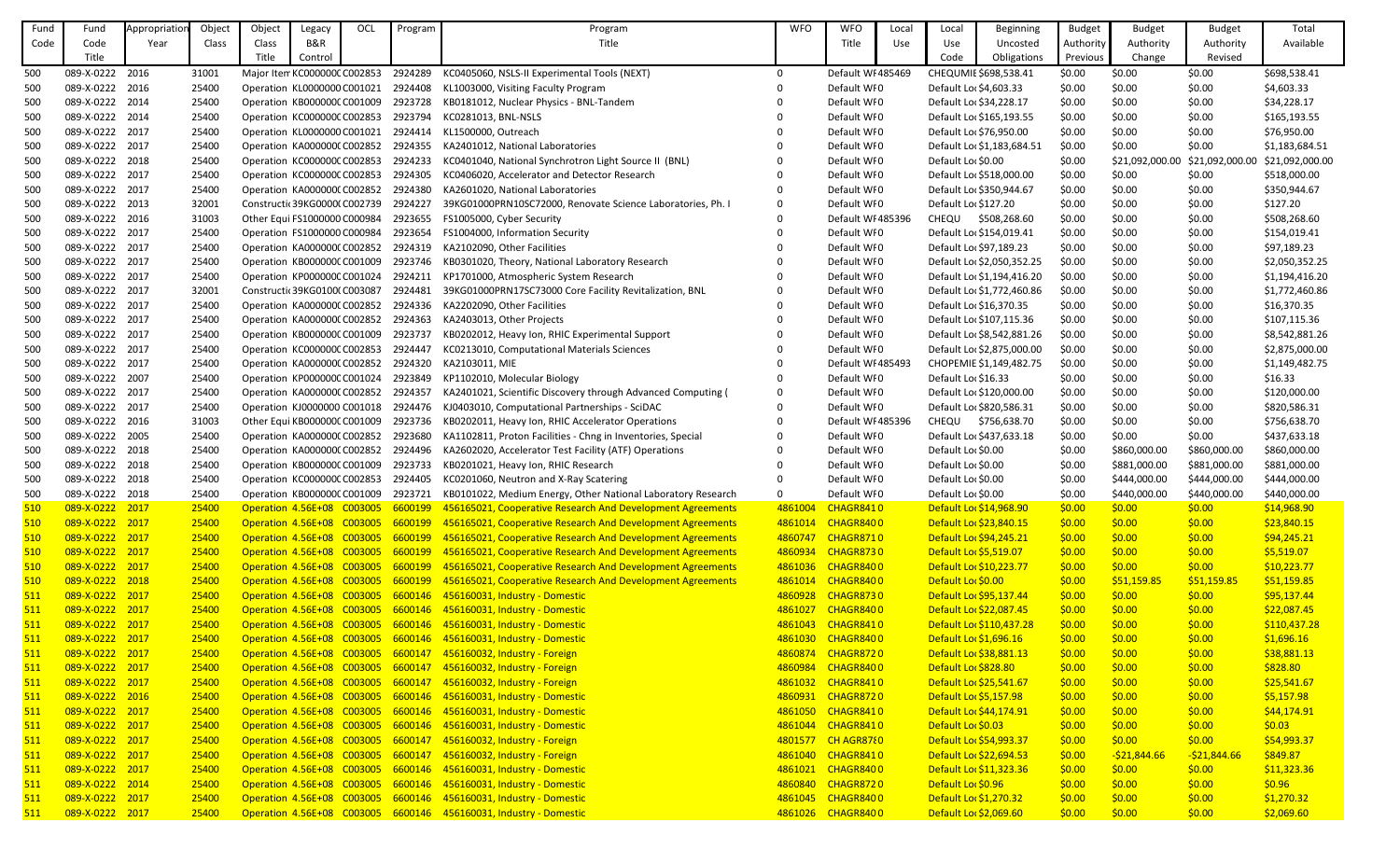| Fund       | Fund              | Appropriation | Object | Object                     | Legacy  | OCL                                | Program | Program                                                           | <b>WFO</b>  | <b>WFO</b>        | Local | Local                   | <b>Beginning</b>           | <b>Budget</b> | <b>Budget</b> | <b>Budget</b> | Total          |
|------------|-------------------|---------------|--------|----------------------------|---------|------------------------------------|---------|-------------------------------------------------------------------|-------------|-------------------|-------|-------------------------|----------------------------|---------------|---------------|---------------|----------------|
| Code       | Code              | Year          | Class  | Class                      | B&R     |                                    |         | Title                                                             |             | Title             | Use   | Use                     | Uncosted                   | Authority     | Authority     | Authority     | Available      |
|            | Title             |               |        | Title                      | Control |                                    |         |                                                                   |             |                   |       | Code                    | Obligations                | Previous      | Change        | Revised       |                |
| 511        | 089-X-0222 2017   |               | 25400  |                            |         |                                    |         | Operation 4.56E+08 C003005 6600146 456160031, Industry - Domestic | 4861047     | CHAGR8410         |       | Default Lor \$552.18    |                            | \$0.00        | \$0.00        | \$0.00        | \$552.18       |
| <u>511</u> | 089-X-0222 2016   |               | 25400  |                            |         |                                    |         | Operation 4.56E+08 C003005 6600146 456160031, Industry - Domestic |             | 4860871 CHAGR8720 |       | Default Lor \$13,578.50 |                            | \$0.00        | \$0.00        | \$0.00        | \$13,578.50    |
| 511        | 089-X-0222 2017   |               | 25400  |                            |         |                                    |         | Operation 4.56E+08 C003005 6600147 456160032, Industry - Foreign  | 4860800     | CHAGR8710         |       | Default Lor \$683.29    |                            | \$0.00        | \$0.00        | \$0.00        | \$683.29       |
| 511        | 089-X-0222 2017   |               | 25400  |                            |         |                                    |         | Operation 4.56E+08 C003005 6600146 456160031, Industry - Domestic |             | 4860946 CHAGR8730 |       | Default Loc \$75,847.99 |                            | \$0.00        | \$0.00        | \$0.00        | \$75,847.99    |
| 511        | 089-X-0222 2017   |               | 25400  |                            |         |                                    |         | Operation 4.56E+08 C003005 6600146 456160031, Industry - Domestic | 4861023     | CHAGR8400         |       | Default Loc \$70,749.31 |                            | \$0.00        | \$0.00        | \$0.00        | \$70,749.31    |
| 511        | 089-X-0222 2017   |               | 25400  |                            |         |                                    |         | Operation 4.56E+08 C003005 6600146 456160031, Industry - Domestic | 4860969     | CHAGR8730         |       | Default Lor \$47,519.68 |                            | \$0.00        | \$0.00        | \$0.00        | \$47,519.68    |
| 511        | 089-X-0222 2017   |               | 25400  |                            |         |                                    |         | Operation 4.56E+08 C003005 6600146 456160031, Industry - Domestic | 4861009     | CHAGR8410         |       | Default Lor \$7,036.36  |                            | \$0.00        | \$0.00        | \$0.00        | \$7,036.36     |
| 511        | 089-X-0222 2018   |               | 25400  |                            |         |                                    |         | Operation 4.56E+08 C003005 6600146 456160031, Industry - Domestic | 4861058     | CHAGR8430         |       | Default Lor \$0.00      |                            | \$0.00        | \$45,000.00   | \$45,000.00   | \$45,000.00    |
| <u>511</u> | 089-X-0222 2017   |               | 25400  |                            |         |                                    |         | Operation 4.56E+08 C003005 6600146 456160031, Industry - Domestic | 4860971     | CHAGR8730         |       | Default Loc \$51,738.93 |                            | \$0.00        | \$0.00        | \$0.00        | \$51,738.93    |
| 511        | 089-X-0222 2017   |               | 25400  |                            |         |                                    |         | Operation 4.56E+08 C003005 6600147 456160032, Industry - Foreign  | 4860813     | CHAGR8720         |       | Default Loc \$77,323.17 |                            | \$0.00        | \$0.00        | \$0.00        | \$77,323.17    |
| 511        | 089-X-0222 2017   |               | 25400  |                            |         |                                    |         | Operation 4.56E+08 C003005 6600147 456160032, Industry - Foreign  | 4860975     | CHAGR8730         |       | Default Lor \$5,204.80  |                            | \$0.00        | \$0.00        | \$0.00        | \$5,204.80     |
| 511        | 089-X-0222 2017   |               | 25400  |                            |         |                                    |         | Operation 4.56E+08 C003005 6600147 456160032, Industry - Foreign  |             | 4861015 CHAGR8400 |       |                         | Default Lor \$1,726,233.20 | \$0.00        | \$0.00        | \$0.00        | \$1,726,233.20 |
| 511        | 089-X-0222 2017   |               | 25400  |                            |         |                                    |         | Operation 4.56E+08 C003005 6600146 456160031, Industry - Domestic |             | 4861042 CHAGR8400 |       | Default Loc \$17.49     |                            | \$0.00        | $-517.49$     | $-517.49$     | \$0.00         |
| <u>511</u> | 089-X-0222 2017   |               | 25400  |                            |         |                                    |         | Operation 4.56E+08 C003005 6600146 456160031, Industry - Domestic | 4860936     | CHAGR8720         |       | Default Loc \$8,423.32  |                            | \$0.00        | \$0.00        | \$0.00        | \$8,423.32     |
| 511        | 089-X-0222 2017   |               | 25400  |                            |         |                                    |         | Operation 4.56E+08 C003005 6600146 456160031, Industry - Domestic | 4860977     | CHAGR8730         |       | Default Lor \$5,748.27  |                            | \$0.00        | \$0.00        | \$0.00        | \$5,748.27     |
| 511        | 089-X-0222 2016   |               | 25400  |                            |         |                                    |         | Operation 4.56E+08 C003005 6600146 456160031, Industry - Domestic | 4860686     | CHAGR8780         |       | Default Loc \$19,755.50 |                            | \$0.00        | \$0.00        | \$0.00        | \$19,755.50    |
| 511        | 089-X-0222 2015   |               | 25400  |                            |         |                                    |         | Operation 4.56E+08 C003005 6600146 456160031, Industry - Domestic | 4860880     | CHAGR8720         |       | Default Lor \$8,195.24  |                            | \$0.00        | \$0.00        | \$0.00        | \$8,195.24     |
|            |                   |               |        |                            |         |                                    |         |                                                                   |             |                   |       |                         |                            |               |               |               |                |
| 511        | 089-X-0222 2017   |               | 25400  |                            |         |                                    |         | Operation 4.56E+08 C003005 6600146 456160031, Industry - Domestic | 4861028     | CHAGR8410         |       | Default Lor \$336.15    |                            | \$0.00        | \$0.00        | \$0.00        | \$336.15       |
| <u>511</u> | 089-X-0222 2017   |               | 25400  |                            |         |                                    |         | Operation 4.56E+08 C003005 6600146 456160031, Industry - Domestic | 4861056     | CHAGR8400         |       | Default Lor \$29,126.21 |                            | \$0.00        | \$0.00        | \$0.00        | \$29,126.21    |
| 511        | 089-X-0222 2017   |               | 25400  |                            |         |                                    |         | Operation 4.56E+08 C003005 6600146 456160031, Industry - Domestic | 4860982     | CHAGR8400         |       | Default Loc \$36,317.18 |                            | \$0.00        | \$0.00        | \$0.00        | \$36,317.18    |
| <u>511</u> | 089-X-0222 2017   |               | 25400  |                            |         |                                    |         | Operation 4.56E+08 C003005 6600146 456160031, Industry - Domestic | 4860989     | CHAGR8400         |       | Default Lor \$1,582.55  |                            | \$0.00        | \$0.00        | \$0.00        | \$1,582.55     |
| 511        | 089-X-0222 2017   |               | 25400  |                            |         |                                    |         | Operation 4.56E+08 C003005 6600146 456160031, Industry - Domestic | 4860949     | CHAGR8730         |       | Default Lor \$10,245.93 |                            | \$0.00        | \$0.00        | \$0.00        | \$10,245.93    |
| 511        | 089-X-0222 2017   |               | 25400  |                            |         |                                    |         | Operation 4.56E+08 C003005 6600146 456160031, Industry - Domestic | 4861022     | CHAGR8410         |       |                         | Default Lor \$2,641,348.88 | \$0.00        | \$0.00        | \$0.00        | \$2,641,348.88 |
| 511        | 089-X-0222 2017   |               | 25400  |                            |         |                                    |         | Operation 4.56E+08 C003005 6600147 456160032, Industry - Foreign  | 4861001     | CHAGR8410         |       | Default Lor \$868.67    |                            | \$0.00        | $-5868.67$    | $-5868.67$    | \$0.00         |
| 511        | 089-X-0222 2018   |               | 25400  |                            |         |                                    |         | Operation 4.56E+08 C003005 6600146 456160031, Industry - Domestic | 4861033     | CHAGR8400         |       | Default Lor \$0.00      |                            | \$0.00        | \$27,000.00   | \$27,000.00   | \$27,000.00    |
| 511        | 089-X-0222 2014   |               | 25400  |                            |         |                                    |         | Operation 4.56E+08 C003005 6600146 456160031, Industry - Domestic | 4860871     | CHAGR8720         |       |                         | Default Lor \$209,237.49   | \$0.00        | \$0.00        | \$0.00        | \$209,237.49   |
| 511        | 089-X-0222 2017   |               | 25400  |                            |         |                                    |         | Operation 4.56E+08 C003005 6600146 456160031, Industry - Domestic | 4861029     | CHAGR8400         |       | Default Loc \$1,721.51  |                            | \$0.00        | \$0.00        | \$0.00        | \$1,721.51     |
| 511        | 089-X-0222 2017   |               | 25400  |                            |         |                                    |         | Operation 4.56E+08 C003005 6600146 456160031, Industry - Domestic |             | 4861034 CHAGR8400 |       | Default Lor \$0.10      |                            | \$0.00        | \$0.00        | \$0.00        | \$0.10         |
| 511        | 089-X-0222 2018   |               | 25400  |                            |         |                                    |         | Operation 4.56E+08 C003005 6600146 456160031, Industry - Domestic | 4861023     | CHAGR8400         |       | Default Lor \$0.00      |                            | \$0.00        | \$8,943.10    | \$8,943.10    | \$8,943.10     |
| 511        | 089-X-0222 2018   |               | 25400  | Operation 4.56E+08 C003005 |         |                                    |         | 6600146 456160031, Industry - Domestic                            | 4861020     | CHAGR8400         |       | Default Lor \$0.00      |                            | \$0.00        | \$55,873.13   | \$55,873.13   | \$55,873.13    |
| 511        | 089-X-0222 2018   |               | 25400  | Operation 4.56E+08 C003005 |         |                                    |         | 6600146 456160031, Industry - Domestic                            | 4861021     | CHAGR8400         |       | Default Lor \$0.00      |                            | \$0.00        | \$348.18      | \$348.18      | \$348.18       |
| 511        | 089-X-0222 2017   |               | 25400  | Operation 4.56E+08 C003005 |         |                                    |         | 6600146 456160031, Industry - Domestic                            | 4861052     | CHAGR8410         |       |                         | Default Loc \$2,999,587.54 | \$0.00        | \$0.00        | \$0.00        | \$2,999,587.54 |
| 511        | 089-X-0222 2017   |               | 25400  | Operation 4.56E+08 C003005 |         |                                    | 6600146 | 456160031, Industry - Domestic                                    | 4861046     | CHAGR8410         |       | Default Lor \$11,250.00 |                            | \$0.00        | \$0.00        | \$0.00        | \$11,250.00    |
| 511        | 089-X-0222 2017   |               | 25400  | Operation 4.56E+08 C003005 |         |                                    |         | 6600146 456160031, Industry - Domestic                            | 4861031     | CHAGR8400         |       | Default Lor \$20,000.00 |                            | \$0.00        | \$0.00        | \$0.00        | \$20,000.00    |
| 511        | 089-X-0222 2017   |               | 25400  | Operation 4.56E+08 C003005 |         |                                    |         | 6600146 456160031, Industry - Domestic                            | 4861033     | CHAGR8400         |       | Default Lor \$2,962.41  |                            | \$0.00        | \$0.00        | \$0.00        | \$2,962.41     |
| 511        | 089-X-0222 2017   |               | 25400  | Operation 4.56E+08 C003005 |         |                                    |         | 6600147 456160032, Industry - Foreign                             | 4860978     | CHAGR8730         |       | Default Lor \$12,052.71 |                            | \$0.00        | \$0.00        | \$0.00        | \$12,052.71    |
| 511        | 089-X-0222 2018   |               | 25400  | Operation 4.56E+08 C003005 |         |                                    |         | 6600146 456160031, Industry - Domestic                            | 4861059     | CHAGR8420         |       | Default Lor \$0.00      |                            | \$0.00        | \$6,000.00    | \$6,000.00    | \$6,000.00     |
| 511        | 089-X-0222 2017   |               | 25400  | Operation 4.56E+08 C003005 |         |                                    |         | 6600146 456160031, Industry - Domestic                            | 4861053     | CHAGR8420         |       | Default Lor \$25,000.00 |                            | \$0.00        | \$0.00        | \$0.00        | \$25,000.00    |
| 511        | 089-X-0222 2017   |               | 25400  | Operation 4.56E+08 C003005 |         |                                    |         | 6600146 456160031, Industry - Domestic                            | 4860986     | CHAGR8400         |       | Default Lor \$288.29    |                            | \$0.00        | \$0.00        | \$0.00        | \$288.29       |
| 511        | 089-X-0222 2017   |               | 25400  | Operation 4.56E+08 C003005 |         |                                    | 6600146 | 456160031, Industry - Domestic                                    | 4861017     | CHAGR8410         |       | Default Lor \$3,315.04  |                            | \$0.00        | \$0.00        | \$0.00        | \$3,315.04     |
| 511        | 089-X-0222 2016   |               | 25400  |                            |         |                                    |         | Operation 4.56E+08 C003005 6600146 456160031, Industry - Domestic | 4860831     | CHAGR8720         |       | Default Loc \$4,332.74  |                            | \$0.00        | \$0.00        | \$0.00        | \$4,332.74     |
| 511        | 089-X-0222 2017   |               | 25400  | Operation 4.56E+08 C003005 |         |                                    |         | 6600146 456160031, Industry - Domestic                            | 4860748     | CHAGR8710         |       | Default Lor \$658.25    |                            | \$0.00        | \$0.00        | \$0.00        | \$658.25       |
| 511        | 089-X-0222 2017   |               | 25400  | Operation 4.56E+08 C003005 |         |                                    |         | 6600146 456160031, Industry - Domestic                            | 4861020     | CHAGR8400         |       | Default Lor \$34,126.87 |                            | \$0.00        | \$0.00        | \$0.00        | \$34,126.87    |
| 511        | 089-X-0222 2016   |               | 25400  | Operation 4.56E+08 C003005 |         |                                    |         | 6600146 456160031, Industry - Domestic                            | 4860880     | CHAGR8720         |       | Default Lor \$3,397.00  |                            | \$0.00        | \$0.00        | \$0.00        | \$3,397.00     |
| 511        | 089-X-0222 2018   |               | 25400  | Operation 4.56E+08 C003005 |         |                                    | 6600146 | 456160031, Industry - Domestic                                    | 4861046     | CHAGR8410         |       | Default Lor \$0.00      |                            | \$0.00        | \$33,750.00   | \$33,750.00   | \$33,750.00    |
| 517        | 089-X-0222 2018   |               | 25400  | Operation 4.56E+08 C003005 |         |                                    | 6600207 | 456167SC0, Office of Science (SC)                                 | 4860826     | CHAGR8720         |       | Default Lor \$0.00      |                            | \$0.00        | \$717,996.12  | \$717,996.12  | \$717,996.12   |
| 517        | 089-X-0222 2017   |               | 25400  | Operation 4.56E+08 C003005 |         |                                    | 6600207 | 456167SC0, Office of Science (SC)                                 | 4861010     | CHAGR8730         |       | Default Lor \$76,566.43 |                            | \$0.00        | \$0.00        | \$0.00        | \$76,566.43    |
| 517        | 089-X-0222 2016   |               | 25400  | Operation 4.56E+08 C003005 |         |                                    | 6600207 | 456167SC0, Office of Science (SC)                                 | 4860826     | CHAGR8720         |       | Default Lor \$23,465.53 |                            | \$0.00        | \$0.00        | \$0.00        | \$23,465.53    |
| 517        | 089-X-0222 2017   |               | 25400  | Operation 4.56E+08 C003005 |         |                                    | 6600207 | 456167SCO, Office of Science (SC)                                 | 4860834     | CHAGR8720         |       | Default Lor \$30,195.40 |                            | \$0.00        | \$0.00        | \$0.00        | \$30,195.40    |
| 517        | 089-X-0222 2015   |               | 25400  | Operation 4.56E+08 C003005 |         |                                    | 6600207 | 456167SCO, Office of Science (SC)                                 | 4860823     | CHAGR8720         |       |                         | Default Lor \$36,038.18    | \$0.00        | \$0.00        | \$0.00        | \$36,038.18    |
| 679        | 089-15/16-02 2015 |               | 25400  | Operation WA220000 C001104 |         |                                    | 2822390 | WA2230100, Other Related Expenses - Contractual Services          | $\mathbf 0$ | Default WI 302064 |       |                         | Climate RE \$40,000.00     | \$0.00        | \$0.00        | \$0.00        | \$40,000.00    |
|            |                   |               |        |                            |         | Operation WA220000 C001104 2822390 |         | WA2230100, Other Related Expenses - Contractual Services          | $\Omega$    |                   |       |                         |                            |               |               |               |                |
| 681        | 089-14/15-02 2014 |               | 25400  |                            |         |                                    |         |                                                                   |             | Default WI0       |       |                         | Default Loc \$39,548.18    | \$0.00        | \$0.00        | \$0.00        | \$39,548.18    |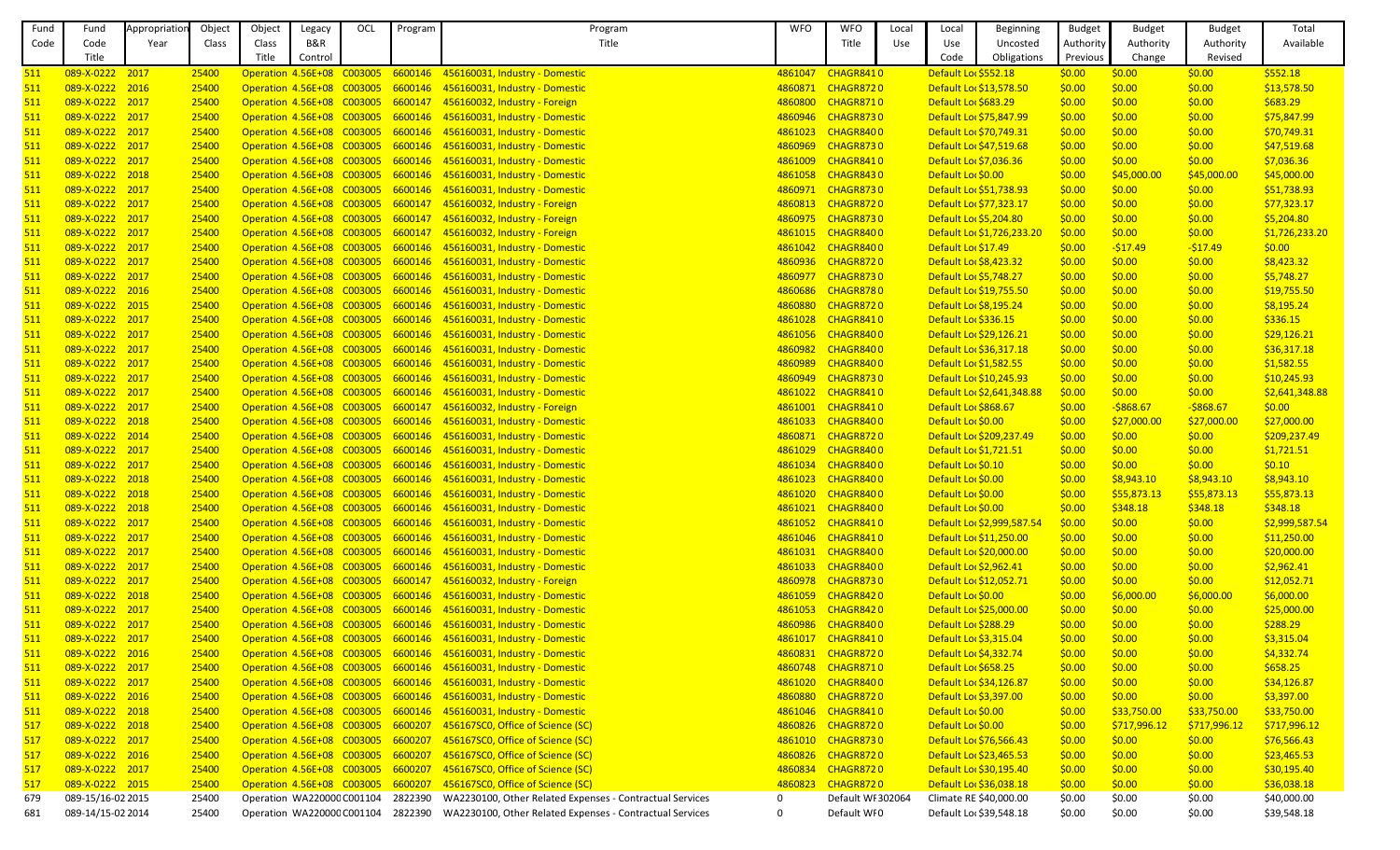| Fund | Fund                     | Appropriation | Object         | Object | Legacy                                                    | OCL | Program            | Program                                                                                               | <b>WFO</b>  | <b>WFO</b>                 | Local | Local                  | <b>Beginning</b>                                    | <b>Budget</b>    | <b>Budget</b> | <b>Budget</b> | Total                      |
|------|--------------------------|---------------|----------------|--------|-----------------------------------------------------------|-----|--------------------|-------------------------------------------------------------------------------------------------------|-------------|----------------------------|-------|------------------------|-----------------------------------------------------|------------------|---------------|---------------|----------------------------|
| Code | Code                     | Year          | Class          | Class  | B&R                                                       |     |                    | Title                                                                                                 |             | Title                      | Use   | Use                    | Uncosted                                            | Authority        | Authority     | Authority     | Available                  |
|      | Title                    |               |                | Title  | Control                                                   |     |                    |                                                                                                       |             |                            |       | Code                   | Obligations                                         | Previous         | Change        | Revised       |                            |
| 692  | 089-14/15-02 2014        |               | 25400          |        | Operation WN00000CC001118                                 |     | 1721222            | WN0219060, State and Local Governments and Non-Profit Organi                                          | 4860825     | CHAGR8720                  |       |                        | Default Loc \$17,728.79                             | \$0.00           | \$0.00        | \$0.00        | \$17,728.79                |
| 900  | 089-X-0240 2014          |               | 25400          |        | Operation DP120400(C000912 2220743                        |     |                    | DP1204010, Secondary Assessment Technologies                                                          |             | Default WI0                |       | Default Loc \$836.82   |                                                     | \$0.00           | \$0.00        | \$0.00        | \$836.82                   |
| 900  | 089-X-0240 2015          |               | 25400          |        | Operation DP400000(C000925                                |     | 2221775            | DP4015011 - Radiological Assistance Program                                                           |             | Default WI0                |       | Default Lor \$0.01     |                                                     | \$0.00           | \$0.00        | \$0.00        | \$0.01                     |
| 900  | 089-X-0240 2017          |               | 25400          |        | Operation DP090900(C002955                                |     | 2223112            | DP0909010, Nuclear Criticality Safety Program                                                         |             | Default WI0                |       |                        | Default Loc \$15,478.29                             | \$0.00           | \$0.00        | \$0.00        | \$15,478.29                |
| 900  | 089-X-0240 2015          |               | 25400          |        | Operation DP800000(C002982                                |     | 2222989            | DP8000000, Counterterrorism and Counterproliferation Program                                          | $\Omega$    | Default WI0                |       |                        | Default Loc \$49,412.56                             | \$0.00           | \$0.00        | \$0.00        | \$49,412.56                |
| 900  | 089-X-0240 2014          |               | 25400          |        | Operation DP400000(C000925                                |     | 2222480            | DP4011093, Nuclear Counterterrorism                                                                   |             | Default WI0                |       | Default Loc \$2,057.91 |                                                     | \$0.00           | \$0.00        | \$0.00        | \$2,057.91                 |
| 1050 | 089-X-0243 2017          |               | 25400          |        | Operation HQ000000 C002425                                |     | 3184701            | HQ1001000, Worker Advocacy                                                                            |             | Default WI0                |       |                        | Default Loc \$13,140.76                             | \$0.00           | \$0.00        | \$0.00        | \$13,140.76                |
| 1050 | 089-X-0243 2018          |               | 25400          |        | Operation HQ000000 C002425                                |     | 3184701            | HQ1001000, Worker Advocacy                                                                            |             | Default WI0                |       | Default Loc \$0.00     |                                                     | \$0.00           | \$10,000.00   | \$10,000.00   | \$10,000.00                |
| 1060 | 089-X-0243 2017          |               | 25400          |        | Operation GD600000 C002970                                |     | 3203780            | GD6050200, Technical Services                                                                         |             | Default WI0                |       |                        | Default Loc \$126,271.10                            | \$0.00           | \$0.00        | \$0.00        | \$126,271.10               |
| 1060 | 089-X-0243 2018          |               | 25400          |        | Operation GD600000 C002970                                |     | 3203769            | GD6020900, Office of The SCIO                                                                         |             | Default WI0                |       | Default Loc \$0.00     |                                                     | \$0.00           | \$162,190.00  | \$162,190.00  | \$162,190.00               |
| 1060 | 089-X-0243 2018          |               | 25400          |        | Operation GD600000 C002970                                |     | 3203763            | GD6020300, Investigations                                                                             |             | Default WI0                |       | Default Loc \$0.00     |                                                     | \$0.00           | \$307,010.00  | \$307,010.00  | \$307,010.00               |
| 1060 | 089-X-0243 2017          |               | 25400          |        | Operation GD600000 C002970                                |     | 3203779            | GD6050100, CYBER & OPERATIONS                                                                         |             | Default WI0                |       |                        | Default Loc \$113,058.15                            | \$0.00           | \$0.00        | \$0.00        | \$113,058.15               |
| 1060 | 089-X-0243 2018          |               | 25400          |        | Operation GD600000 C002970                                |     | 3203761            | GD6020100, Analysis                                                                                   |             | Default WI0                |       | Default Loc \$0.00     |                                                     | \$0.00           | \$71,570.00   | \$71,570.00   | \$71,570.00                |
| 1060 | 089-X-0243 2015          |               | 25400          |        | Operation GD250000 C002546                                |     | 3203755            | GD2540250, CI Training                                                                                |             | Default WI0                |       |                        | Default Loc \$38,022.43                             | \$0.00           | \$0.00        | \$0.00        | \$38,022.43                |
| 1060 | 089-X-0243 2018          |               | 25400          |        | Operation GD600000 C002970                                |     | 3203780            | GD6050200, Technical Services                                                                         |             | Default WI0                |       | Default Loc \$0.00     |                                                     | \$0.00           | \$82,404.00   | \$82,404.00   | \$82,404.00                |
| 1060 | 089-X-0243 2016          |               | 25400          |        | Operation GD600000 C002970                                |     | 3203764            | GD6020400, CI Training                                                                                |             | Default WI0                |       |                        | Default Loc \$11,412.93                             | \$0.00           | \$0.00        | \$0.00        | \$11,412.93                |
| 1060 | 089-X-0243 2017          |               | 25400          |        | Operation GD600000 C002970                                |     | 3203769            | GD6020900, Office of The SCIO                                                                         |             | Default WI0                |       |                        | Default Loc \$172,424.87                            | \$0.00           | \$0.00        | \$0.00        | \$172,424.87               |
| 1060 | 089-X-0243 2017          |               | 25400          |        | Operation GD600000 C002970                                |     | 3203763            | GD6020300, Investigations                                                                             |             | Default WI0                |       |                        | Default Loc \$348,672.66                            | \$0.00           | \$0.00        | \$0.00        | \$348,672.66               |
| 1060 | 089-X-0243 2017          |               | 25400          |        | Operation GD600000 C002970                                |     | 3203764            | GD6020400, CI Training                                                                                |             | Default WI0                |       |                        | Default Loc \$25,765.00                             | \$0.00           | \$0.00        | \$0.00        | \$25,765.00                |
| 1060 | 089-X-0243 2017          |               | 25400          |        | Operation GD600000 C002970                                |     | 3203761            | GD6020100, Analysis                                                                                   |             | Default WI0                |       |                        | Default Loc \$99,987.56                             | \$0.00           | \$0.00        | \$0.00        | \$99,987.56                |
| 1079 | 089-16/17-02 2016        |               | 25400          |        | Operation CS0000000 C000892                               |     | 1713352            | CS7000000, Integrated Joint Cybersecurity Coordination Cente                                          | $\Omega$    | Default WI0                |       |                        | Default Loc \$24,072.62                             | \$0.00           | \$0.00        | \$0.00        | \$24,072.62                |
| 1551 | 089-X-0309 2017          |               | 25400          |        | Operation DN400000 C003042                                |     | 2223094            | DN4001010, Safeguards Policy                                                                          |             | Default WI0                |       |                        | Default Loc \$295,963.81                            | \$0.00           | \$0.00        | \$0.00        | \$295,963.81               |
| 1551 | 089-X-0309 2017          |               | 25400          |        | Operation DN300100 C003039                                |     | 2223080            | DN3001020, Molybdenum-99 (Mo-99)                                                                      |             | Default WI0                |       | Default Loc \$7,011.34 |                                                     | \$0.00           | \$0.00        | \$0.00        | \$7,011.34                 |
| 1551 | 089-X-0309               | 2016          | 25400          |        | Operation DN400000 C003042                                |     | 2223101            | DN4003010, Warhead Dismantlement and Fissile Material Transp                                          | $\Omega$    | Default WI0                |       | Default Loc \$2,912.16 |                                                     | \$0.00           | \$0.00        | \$0.00        | \$2,912.16                 |
| 1551 | 089-X-0309               | 2014          | 25400          |        | Operation NN500000 C001058                                |     | 2222881            | NN5070040, US Costs for Non Russia/Non-Newly Independent Sta                                          | $\mathbf 0$ | Default WI0                |       |                        | Default Loc \$27,382.94                             | \$0.00           | \$0.00        | \$0.00        | \$27,382.94                |
| 1551 | 089-X-0309 2015          |               | 25400          |        | Operation NN500000 C001058                                |     | 2222810            | NN5002040, US Costs for Non Russia/Non-Newly Independent Sta                                          | $\Omega$    | Default WI0                |       |                        | Default Lor \$69,665.61                             | \$0.00           | \$0.00        | \$0.00        | \$69,665.61                |
| 1551 | 089-X-0309 2015          |               | 25400          |        | Operation NN500000 C001058                                |     | 2221240            | NN5004010, U.S. Costs for Russia/Newly Independent States Pr                                          |             | Default WI0                |       |                        | Default Loc \$33,515.04                             | \$0.00           | \$0.00        | \$0.00        | \$33,515.04                |
| 1551 | 089-X-0309               | 2015          | 25400          |        | Operation NN400000 C001056                                |     | 2222728            | NN4011020, Nuclear Noncompliance Verification                                                         |             | Default WI0                |       | Default Loc \$1,486.29 |                                                     | \$0.00           | \$0.00        | \$0.00        | \$1,486.29                 |
| 1551 | 089-X-0309 2017          |               | 25400          |        | Operation DN400000 C003042                                |     | 2223106            | DN4004040, Policy Studies and Support                                                                 | 0           | Default WI0                |       | Default Loc \$26.66    |                                                     | \$0.00           | \$0.00        | \$0.00        | \$26.66                    |
|      | 089-X-0309 2015          |               | 25400          |        |                                                           |     | 2221234            |                                                                                                       |             | Default WI0                |       |                        |                                                     |                  | \$0.00        |               |                            |
| 1551 | 089-X-0309 2015          |               |                |        | Operation NN500000 C001058                                |     |                    | NN5002010, U.S. Costs for Russia/Newly Independent States Pr                                          | 0           | Default WI0                |       |                        | Default Loc \$426,518.22                            | \$0.00           |               | \$0.00        | \$426,518.22               |
| 1551 | 089-X-0309 2017          |               | 25400<br>25400 |        | Operation NN500000 C001058<br>Operation CT000000C C003007 |     | 2221235<br>2223025 | NN5002020, In-Country Costs for Russia/Newly Independent Sta                                          | 0           | Default WI0                |       |                        | Default Loc \$1,298,068.16                          | \$0.00           | \$0.00        | \$0.00        | \$1,298,068.16<br>\$319.64 |
| 1551 | 089-X-0309 2016          |               |                |        |                                                           |     | 2223049            | CT8405010, Technology Integration (TI)                                                                | 0           | Default WI0                |       | Default Loc \$319.64   |                                                     | \$0.00           | \$0.00        | \$0.00        |                            |
| 1551 | 089-X-0309 2013          |               | 25400          |        | Operation DN100100 C003034<br>Operation NN500000 C001058  |     |                    | DN1001011, U.S. Costs for Russia/Newly Independent State Pro                                          | 0           | Default WI0                |       |                        | Default Loc \$72,500.55<br>Default Loc \$116,033.19 | \$0.00           | \$0.00        | \$0.00        | \$72,500.55                |
| 1551 | 089-X-0309               |               | 25400          |        |                                                           |     | 2221240            | NN5004010, U.S. Costs for Russia/Newly Independent States Pr<br>NN2001000, Nonproliferation Detection | 0           |                            |       |                        |                                                     | \$0.00           | \$0.00        | \$0.00        | \$116,033.19               |
| 1551 |                          | 2015          | 25400          |        | Operation NN200000 C001052                                |     | 2221132            |                                                                                                       |             | Default WI0                |       |                        | Default Loc \$26,300.17                             | \$0.00           | \$0.00        | \$0.00        | \$26,300.17                |
| 1551 | 089-X-0309<br>089-X-0309 | 2015<br>2017  | 25400          |        | Operation NN400000 C001056<br>Operation DN200000 C003038  |     | 2222730<br>2223154 | NN4012010, Global Regimes<br>DN2006000, USHPRR                                                        |             | Default WI0<br>Default WI0 |       | Default Loc \$2,345.59 | Default Loc \$283,177.06                            | \$0.00<br>\$0.00 | \$0.00        | \$0.00        | \$2,345.59<br>\$283,177.06 |
| 1551 |                          |               | 25400          |        |                                                           |     |                    |                                                                                                       |             |                            |       |                        |                                                     |                  | \$0.00        | \$0.00        |                            |
| 1551 | 089-X-0309 2013          |               | 25400          |        | Operation NN500000 C001058                                |     | 2222811            | NN5003040, US Costs for Non Russia/Non-Newly Independent Sta                                          | 0           | Default WI0<br>Default WI0 |       | Default Loc \$2,868.79 |                                                     | \$0.00           | \$0.00        | \$0.00        | \$2,868.79                 |
| 1551 | 089-X-0309 2015          |               | 25400          |        | Operation NN400000 C001056                                |     | 2222732            | NN4012030, Multilateral Supplier Policy                                                               |             |                            |       | Default Loc \$830.02   |                                                     | \$0.00           | \$0.00        | \$0.00        | \$830.02                   |
| 1551 | 089-X-0309 2017          |               | 25400          |        | Operation DN100300 C003036                                |     | 2223063            | DN1003011, U.S. Costs for Russia/Newly Independent State Pro                                          | 0           | Default WI0                |       |                        | Default Loc \$341,187.02                            | \$0.00           | \$0.00        | \$0.00        | \$341,187.02               |
| 1551 | 089-X-0309 2015          |               | 25400          |        | Operation NN930000 C002936                                |     | 2222890            | NN9301000, Domestic Nuclear and Radiological Material Protec                                          | 0           | Default WI0                |       |                        | Default Loc \$23,901.61                             | \$0.00           | \$0.00        | \$0.00        | \$23,901.61                |
| 1551 | 089-X-0309 2015          |               | 25400          |        | Operation NN500000 C001058                                |     | 2222881            | NN5070040, US Costs for Non Russia/Non-Newly Independent Sta                                          | 0           | Default WI0                |       |                        | Default Lor \$15,000.00                             | \$0.00           | \$0.00        | \$0.00        | \$15,000.00                |
| 1551 | 089-X-0309 2015          |               | 25400          |        | Operation NN400000 C001056                                |     | 2222717            | NN4009010, Safeguards Policy and Human Resources                                                      | 0           | Default WI0                |       |                        | Default Loc \$30,331.23                             | \$0.00           | \$0.00        | \$0.00        | \$30,331.23                |
| 1551 | 089-X-0309 2015          |               | 25400          |        | Operation NN400000 C001056                                |     | 2222733            | NN4012040, Policy Studies and Support                                                                 |             | Default WI0                |       |                        | Default Lor \$52,839.60                             | \$0.00           | \$0.00        | \$0.00        | \$52,839.60                |
| 1551 | 089-X-0309 2017          |               | 25400          |        | Operation CT000000C C003007                               |     | 2223023            | CT8404010, Evaluation, Exercise, Readiness, and Response Sup                                          | 0           | Default WI0                |       | Default Loc \$4,995.57 |                                                     | \$0.00           | \$0.00        | \$0.00        | \$4,995.57                 |
| 1551 | 089-X-0309 2017          |               | 25400          |        | Operation DN400000 C003042                                |     | 2223095            | DN4001020, Safeguards Engagement (INSEP)                                                              |             | Default WI0                |       |                        | Default Loc \$953,147.65                            | \$0.00           | \$0.00        | \$0.00        | \$953,147.65               |
| 1551 | 089-X-0309 2016          |               | 25400          |        | Operation DN400000 C003042                                |     | 2223105            | DN4004030, Multilateral Supplier Policy                                                               |             | Default WI0                |       |                        | Default Loc \$127,037.86                            | \$0.00           | \$0.00        | \$0.00        | \$127,037.86               |
| 1551 | 089-X-0309 2017          |               | 25400          |        | Operation DN200000 C003038                                |     | 2223076            | DN2001000, Proliferation Detection                                                                    |             | Default WI0                |       |                        | Default Loc \$480,711.69                            | \$0.00           | \$0.00        | \$0.00        | \$480,711.69               |
| 1551 | 089-X-0309               | 2016          | 25400          |        | Operation DN100100 C003034                                |     | 2223053            | DN1001021, U.S. Costs for Russia/Newly Independent State Pro                                          | 0           | Default WI0                |       |                        | Default Loc \$596,721.35                            | \$0.00           | \$0.00        | \$0.00        | \$596,721.35               |
| 1551 | 089-X-0309 2015          |               | 25400          |        | Operation NN910000 C002938                                |     | 2222883            | NN9100000, Highly Enriched Uranium (HEU) Reactor Conversion                                           | 0           | Default WI0                |       | Default Loc \$952.05   |                                                     | \$0.00           | \$0.00        | \$0.00        | \$952.05                   |
| 1551 | 089-X-0309 2015          |               | 25400          |        | Operation NN400000 C001056                                |     | 2222719            | NN4009030, Safeguards Technology Development                                                          | 0           | Default WI0                |       | Default Loc \$2,773.36 |                                                     | \$0.00           | \$0.00        | \$0.00        | \$2,773.36                 |
| 1551 | 089-X-0309 2015          |               | 25400          |        | Operation NN500000 C001058                                |     | 2221243            | NN5005011, U.S. Costs for Russia/Newly Independent States Pr                                          | 0           | Default WI0                |       |                        | Default Loc \$54,437.77                             | \$0.00           | \$0.00        | \$0.00        | \$54,437.77                |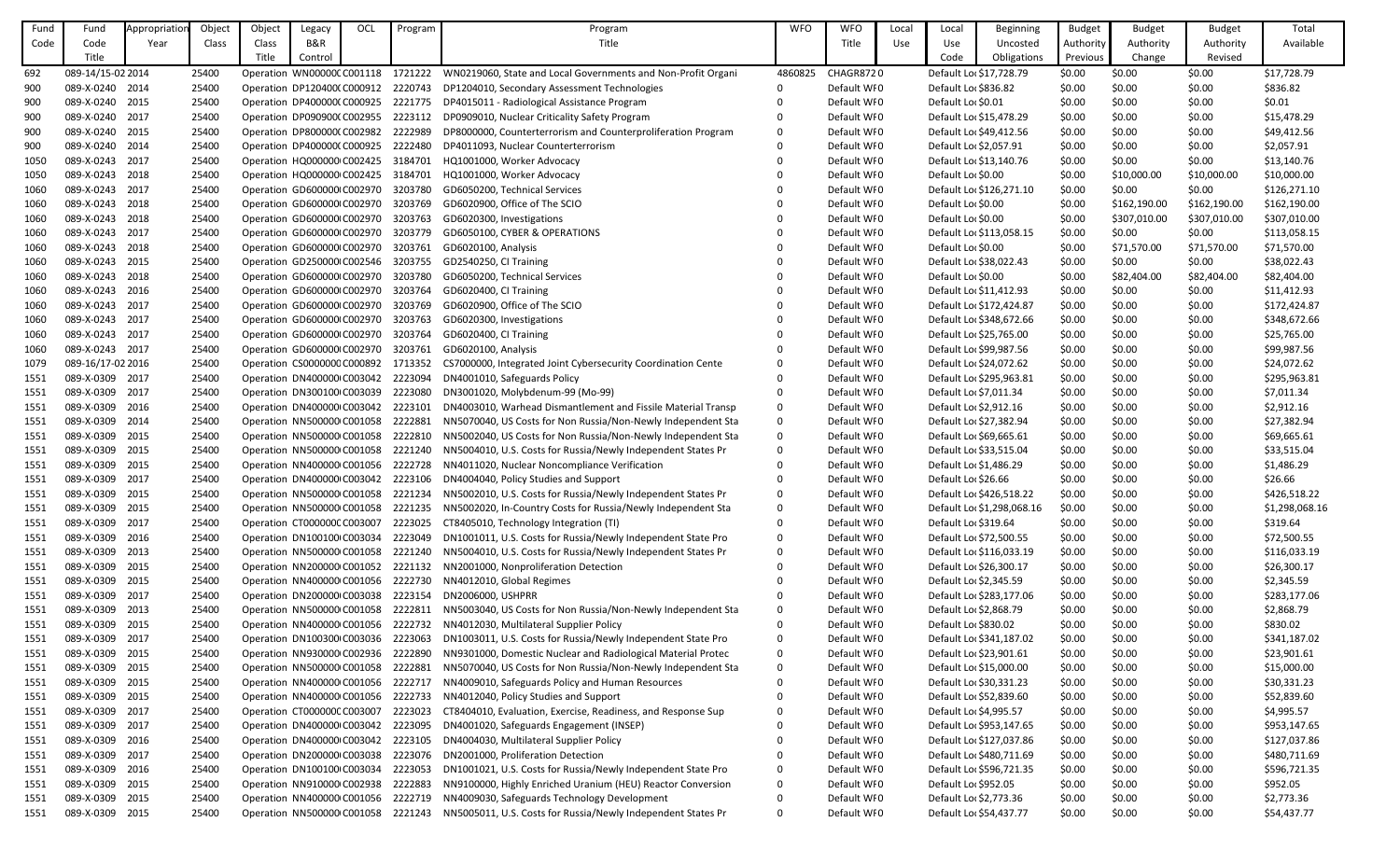| Fund | Fund              | Appropriatio | Object | Object                              | Legacy  | OCL | Program              | Program                                                                                  | <b>WFO</b>     | <b>WFO</b>        | Local | Local                   | Beginning                  | <b>Budget</b> | <b>Budget</b> | <b>Budget</b> | Total          |
|------|-------------------|--------------|--------|-------------------------------------|---------|-----|----------------------|------------------------------------------------------------------------------------------|----------------|-------------------|-------|-------------------------|----------------------------|---------------|---------------|---------------|----------------|
| Code | Code              | Year         | Class  | Class                               | B&R     |     |                      | Title                                                                                    |                | Title             | Use   | Use                     | Uncosted                   | Authority     | Authority     | Authority     | Available      |
|      | Title             |              |        | Title                               | Control |     |                      |                                                                                          |                |                   |       | Code                    | Obligations                | Previous      | Change        | Revised       |                |
| 1551 | 089-X-0309 2015   |              | 25400  | Operation NN500000 C001058          |         |     | 2221241              | NN5004020, In-Country Costs for Russia/Newly Independent Sta                             | $\Omega$       | Default WI0       |       | Default Lor \$29.25     |                            | \$0.00        | \$0.00        | \$0.00        | \$29.25        |
| 1551 | 089-X-0309 2014   |              | 25400  | Operation NN500000 C001058          |         |     | 2221235              | NN5002020, In-Country Costs for Russia/Newly Independent Sta                             | 0              | Default WI0       |       |                         | Default Lor \$570,714.02   | \$0.00        | \$0.00        | \$0.00        | \$570,714.02   |
| 1551 | 089-X-0309 2014   |              | 25400  | Operation NN400000 C001056          |         |     | 2222722              | NN4010021, US Costs for Russia/Newly Independent States                                  |                | Default WI0       |       | Default Loc \$327.66    |                            | \$0.00        | \$0.00        | \$0.00        | \$327.66       |
| 1551 | 089-X-0309 2017   |              | 25400  | Operation DN400000 C003042          |         |     | 2223102              | DN4003020, Nuclear Noncompliance Verification                                            |                | Default WI0       |       | Default Loc \$32,240.31 |                            | \$0.00        | \$0.00        | \$0.00        | \$32,240.31    |
| 1551 | 089-X-0309 2017   |              | 25400  | Operation DN400000 C003042          |         |     | 2223103              | DN4004010, Global Regimes                                                                |                | Default WI0       |       | Default Loc \$25,181.87 |                            | \$0.00        | \$0.00        | \$0.00        | \$25,181.87    |
|      | 089-X-0309 2017   |              |        |                                     |         |     |                      |                                                                                          |                |                   |       |                         | Default Loc \$155,393.01   |               |               |               |                |
| 1551 |                   |              | 25400  | Operation DN400000 C003042 2223096  |         |     |                      | DN4001030, Safeguards Technology Development                                             |                | Default WI0       |       |                         |                            | \$0.00        | \$0.00        | \$0.00        | \$155,393.01   |
| 1551 | 089-X-0309 2017   |              | 25400  | Operation DN300100 C003039          |         |     | 2223079              | DN3001010, Highly Enriched Uranium (HEU) Reactor Conversion                              |                | Default WI0       |       | Default Loc \$10,135.62 |                            | \$0.00        | \$0.00        | \$0.00        | \$10,135.62    |
| 1551 | 089-X-0309 2015   |              | 25400  | Operation NN400000 C001056          |         |     | 2222718              | NN4009020, DO NOT USE!!! Safeguards Engagement                                           |                | Default WI0       |       | Default Lor \$1,520.12  |                            | \$0.00        | \$0.00        | \$0.00        | \$1,520.12     |
| 1551 | 089-X-0309 2017   |              | 25400  | Operation CT000000C C003007         |         |     | 2223020              | CT8401000, Radiological Assistance Program (RAP)                                         |                | Default WI0       |       |                         | Default Loc \$1,086,494.82 | \$0.00        | \$0.00        | \$0.00        | \$1,086,494.82 |
| 1551 | 089-X-0309 2014   |              | 25400  | Operation NN500000 C001058          |         |     | 2221231              | NN5001010, U.S. Costs for Russia/Newly Independent States Pr                             |                | Default WI0       |       | Default Loc \$72.68     |                            | \$0.00        | \$0.00        | \$0.00        | \$72.68        |
| 1551 | 089-X-0309 2017   |              | 25400  | Operation DN100100 C003034          |         |     | 2223049              | DN1001011, U.S. Costs for Russia/Newly Independent State Pro                             | 0              | Default WI0       |       |                         | Default Loc \$140,000.00   | \$0.00        | \$0.00        | \$0.00        | \$140,000.00   |
| 1551 | 089-X-0309 2013   |              | 25400  | Operation NN400000 C001056          |         |     | 2222721              | NN4010010, International Nonproliferation Export Control                                 |                | Default WI0       |       | Default Loc \$348.29    |                            | \$0.00        | \$0.00        | \$0.00        | \$348.29       |
| 1551 | 089-X-0309 2017   |              | 25400  | Operation CT000000C C003007         |         |     | 2223014              | CT8101000, Nuclear Incident Policy and Cooperation                                       |                | Default WI0       |       |                         | Default Loc \$230,790.44   | \$0.00        | \$0.00        | \$0.00        | \$230,790.44   |
| 1551 | 089-X-0309 2014   |              | 25400  | Operation NN500000 C001058          |         |     | 2221241              | NN5004020, In-Country Costs for Russia/Newly Independent Sta                             |                | Default WI0       |       | Default Loc \$22,388.44 |                            | \$0.00        | \$0.00        | \$0.00        | \$22,388.44    |
| 1551 | 089-X-0309 2017   |              | 25400  | Operation DN100500 C003088          |         |     | 2223152              | DN1005010, Domestic Radiological Security                                                |                | Default WI0       |       | Default Lor \$40,000.00 |                            | \$0.00        | \$0.00        | \$0.00        | \$40,000.00    |
| 1557 | 089-X-0309 2012   |              | 25400  | Operation NN500000 C001058          |         |     | 2222290              | NN5010000, International Contributions UK                                                |                | Default WI0       |       | Default Loc \$46,587.47 |                            | \$0.00        | \$0.00        | \$0.00        | \$46,587.47    |
| 1650 | 089-X-0313 2010   |              | 25400  | Operation PS0000000 C001075         |         |     | 2221514              | PS0202132, Advisory and Assistance, Diversity Programs                                   |                | Default WI0       |       | Default Loc \$38,795.51 |                            | \$0.00        | \$0.00        | \$0.00        | \$38,795.51    |
| 1689 | 089-14/15-03 2014 |              | 25400  | Operation PS0000000 C001075         |         |     | 2222565              | PS0202200, A&A, Counterterrorism                                                         |                | Default WI0       |       | Default Loc \$2,021.13  |                            | \$0.00        | \$0.00        | \$0.00        | \$2,021.13     |
| 1751 | 089-X-0315 2015   |              | 25400  | Operation EZ5000000 C002226         |         |     | 1110981              | EZ5012300 - BRNL-0030 Soil and Water Remediation - Brookhave                             | $\mathbf{0}$   | Default WI0       |       | Default Loc \$47.62     |                            | \$0.00        | \$0.00        | \$0.00        | \$47.62        |
| 1751 | 089-X-0315 2013   |              | 25400  | Operation EZ5000000 C002226         |         |     | 1110981              | EZ5012300 - BRNL-0030 Soil and Water Remediation - Brookhave                             | 0              | Default WI0       |       |                         | Default Lor \$510,649.00   | \$0.00        | \$0.00        | \$0.00        | \$510,649.00   |
| 2300 | 089-X-4180 2016   |              | 25400  | <b>Operation ST0000000 C001087</b>  |         |     | 2924282              | ST6001036, Technical Services                                                            | $\overline{0}$ | Default WIO       |       | Default Loc \$19,083.00 |                            | \$0.00        | \$0.00        | \$0.00        | \$19,083.00    |
| 2300 | 089-X-4180 2016   |              | 25400  | Operation ST0000000 C001087         |         |     | 2924424              | ST5001040, Actinium-225 Technology Research and Integration                              | $\overline{0}$ | Default WIO       |       |                         | Default Lor \$100,000.00   | \$0.00        | \$0.00        | \$0.00        | \$100,000.00   |
| 2300 | 089-X-4180 2017   |              | 25400  | <b>Operation ST0000000 C001087</b>  |         |     | 2924280              | ST6001032, Hot Cell and Other National Lab Facilities                                    | $\overline{0}$ | Default WIO       |       |                         | Default Lor \$658,053.20   | \$0.00        | \$0.00        | \$0.00        | \$658,053.20   |
| 2300 | 089-X-4180 2016   |              | 25400  | Operation ST0000000 C001087         |         |     | <mark>2720716</mark> | <b>ST5002000, University Research</b>                                                    | $\overline{0}$ | Default WIO       |       | Default Lor \$1,292.10  |                            | \$0.00        | \$0.00        | \$0.00        | \$1,292.10     |
| 2300 | 089-X-4180 2017   |              | 25400  | Operation ST0000000 C001087         |         |     | 2720718              | ST6001020, Brookhaven Linear Isotope Producer (BLIP)                                     | $\overline{0}$ | Default WIO       |       |                         | Default Lor \$241,530.03   | \$0.00        | \$0.00        | \$0.00        | \$241,530.03   |
| 2300 | 089-X-4180 2017   |              | 25400  | Operation ST0000000 C001087         |         |     | 2924281              | ST6001034, Facility Upgrades                                                             | $\overline{0}$ | Default WIO       |       |                         | Default Lor \$592,572.04   | \$0.00        | \$0.00        | \$0.00        | \$592,572.04   |
| 2300 | 089-X-4180 2015   |              | 32003  | Accelerato ST0000000 C001087        |         |     | 2924281              | ST6001034, Facility Upgrades                                                             |                | Default WI 485395 |       | <b>CHAIP</b>            | \$152,000.00               | \$0.00        | \$0.00        | \$0.00        | \$152,000.00   |
| 2300 | 089-X-4180 2016   |              | 25400  |                                     |         |     |                      | Operation ST0000000 C001087 2924306 ST6001031, Production                                |                | Default WIO       |       |                         | Default Lor \$428,187.59   | \$0.00        | \$0.00        | \$0.00        | \$428,187.59   |
| 2300 | 089-X-4180 2017   |              | 25400  |                                     |         |     |                      | Operation ST0000000 C001087 2924306 ST6001031, Production                                | $\overline{0}$ | Default WIO       |       |                         | Default Lor \$2,160,000.00 | \$0.00        | \$0.00        | \$0.00        | \$2,160,000.00 |
| 2300 | 089-X-4180 2014   |              | 25400  |                                     |         |     |                      | Operation ST0000000 C001087 2720714 ST5001020, Brookhaven Linear Isotope Producer (BLIP) | $\overline{0}$ | Default WIO       |       |                         | Default Lor \$229,180.08   | \$0.00        | \$0.00        | \$0.00        | \$229,180.08   |
| 2300 | 089-X-4180 2017   |              | 25400  | <b>Operation ST0000000 C001087</b>  |         |     |                      | 2924424 ST5001040, Actinium-225 Technology Research and Integration                      | $\overline{0}$ | Default WIO       |       |                         | Default Lor \$100,000.00   | \$0.00        | \$0.00        | \$0.00        | \$100,000.00   |
| 2300 | 089-X-4180 2017   |              | 25400  | Operation ST0000000 C001087         |         |     |                      | 2720715 ST5001030, Other National Lab Research                                           | $\overline{0}$ | Default WIO       |       |                         | Default Lor \$408,904.78   | \$0.00        | \$0.00        | \$0.00        | \$408,904.78   |
| 2300 | 089-X-4180 2014   |              | 25400  | Operation ST0000000 C001087         |         |     | 2924424              | ST5001040, Actinium-225 Technology Research and Integration                              | $\overline{0}$ | Default WIO       |       | Default Lor \$46,351.44 |                            | \$0.00        | \$0.00        | \$0.00        | \$46,351.44    |
| 2300 | 089-X-4180 2014   |              | 32003  | Accelerato ST0000000 C001087        |         |     | 2924281              | ST6001034, Facility Upgrades                                                             | $\overline{0}$ | Default WI 485395 |       | <b>CHAIP</b>            | \$123,010.46               | \$0.00        | \$0.00        | \$0.00        | \$123,010.46   |
| 5300 | 089-X-0318 2017   |              | 25400  | Operation TE1100000 C002798         |         |     | 3123816              | TE1104010, Monitoring and Real-Time Analysis                                             |                | Default WI0       |       | Default Loc \$44,125.59 |                            | \$0.00        | \$0.00        | \$0.00        | \$44,125.59    |
| 5300 | 089-X-0318 2016   |              | 25400  | Operation TE1200000 C002799         |         |     | 3123810              | TE1204000, Market-Based Control Signal                                                   |                | Default WI0       |       | Default Loc \$205.91    |                            | \$0.00        | \$0.00        | \$0.00        | \$205.91       |
| 5300 | 089-X-0318 2017   |              | 25400  | Operation TE1200000 C002799         |         |     | 3123811              | TE1205000, Resilient Electric Distribution Grid R&D                                      |                | Default WI0       |       | Default Loc \$66,862.68 |                            | \$0.00        | \$0.00        | \$0.00        | \$66,862.68    |
| 5300 | 089-X-0318 2016   |              | 25400  | Operation TE1200000 C002799         |         |     | 3123812              | TE1206000, Advanced Secure Low-cost Sensors                                              |                | Default WI0       |       | Default Loc \$22.70     |                            | \$0.00        | \$0.00        | \$0.00        | \$22.70        |
| 5300 | 089-X-0318 2016   |              | 25400  | Operation TE1100000 C002798         |         |     | 3123785              | TE1103000, Advanced Modeling Grid Research                                               |                | Default WI0       |       | Default Lor \$4,349.10  |                            | \$0.00        | \$0.00        | \$0.00        | \$4,349.10     |
| 5300 | 089-X-0318 2017   |              | 25400  | Operation TE1300000 C002800         |         |     | 3123803              | TE1301000, Cyber for Energy Security R&D                                                 |                | Default WI0       |       | Default Loc \$28,066.30 |                            | \$0.00        | \$0.00        | \$0.00        | \$28,066.30    |
| 5300 | 089-X-0318 2016   |              | 25400  | Operation TE1200000 C002799         |         |     | 3123792              | TE1201000, Smart Grid                                                                    |                | Default WI0       |       | Default Loc \$2,262.82  |                            | \$0.00        | \$0.00        | \$0.00        | \$2,262.82     |
|      | 089-X-0318 2016   |              |        | Operation TF0000000 C002802 3123796 |         |     |                      |                                                                                          |                | Default WI0       |       | Default Loc \$121.66    |                            | \$0.00        |               |               | \$121.66       |
| 5300 | 089-X-0318 2017   |              | 25400  |                                     |         |     | 3123785              | TF0000000, National Electricity Delivery                                                 |                |                   |       |                         |                            |               | \$0.00        | \$0.00        |                |
| 5300 |                   |              | 25400  | Operation TE1100000 C002798         |         |     |                      | TE1103000, Advanced Modeling Grid Research                                               |                | Default WI0       |       |                         | Default Loc \$517,786.00   | \$0.00        | \$0.00        | \$0.00        | \$517,786.00   |
| 5300 | 089-X-0318 2016   |              | 25400  | Operation TE1300000 C002800         |         |     | 3123804              | TE1302000, Cyber for Energy Security OPS                                                 |                | Default WI0       |       | Default Loc \$200.26    |                            | \$0.00        | \$0.00        | \$0.00        | \$200.26       |
| 5300 | 089-X-0318 2016   |              | 25400  | Operation TE1100000 C002798         |         |     | 3123802              | TE1104000, Energy Systems Predictive Capability                                          |                | Default WI0       |       |                         | Default Lor \$200,456.62   | \$0.00        | \$0.00        | \$0.00        | \$200,456.62   |
| 5300 | 089-X-0318 2017   |              | 25400  | Operation TE1400000 C002801         |         |     | 3123795              | TE1400000, Energy Storage                                                                |                | Default WI0       |       | Default Loc \$260.97    |                            | \$0.00        | \$0.00        | \$0.00        | \$260.97       |
| 5300 | 089-X-0318 2016   |              | 25400  | Operation TE1300000 C002800         |         |     | 3123815              | TE1305000, Virtual Energy Sector Forensics Analysis Platform                             |                | Default WI0       |       | Default Loc \$2,255.84  |                            | \$0.00        | \$0.00        | \$0.00        | \$2,255.84     |
| 5300 | 089-X-0318 2017   |              | 25400  | Operation TE1200000 C002799         |         |     | 3123809              | TE1203000, Advance Distribution Management System                                        |                | Default WI0       |       | Default Lor \$6,380.00  |                            | \$0.00        | \$0.00        | \$0.00        | \$6,380.00     |
| 5300 | 089-X-0318 2016   |              | 25400  | Operation TE1100000 C002798         |         |     | 3123789              | TE1101000, Transmission Reliability & Renewables Integration                             |                | Default WI0       |       | Default Loc \$136.88    |                            | \$0.00        | \$0.00        | \$0.00        | \$136.88       |
| 5350 | 089-X-0319 2017   |              | 25400  | Operation RC0400000 C002775         |         |     | 2720918              | RC0424000, ARC International Collaborations                                              |                | Default WI0       |       | Default Loc \$13,562.95 |                            | \$0.00        | \$0.00        | \$0.00        | \$13,562.95    |
| 5350 | 089-X-0319 2013   |              | 25400  | Operation NT010000(C002769          |         |     | 2720775              | NT0104000, Reactor Materials                                                             |                | Default WI0       |       | Default Loc \$15,703.42 |                            | \$0.00        | \$0.00        | \$0.00        | \$15,703.42    |
| 5350 | 089-X-0319 2017   |              | 25400  | Operation AF580000C C000822 2720874 |         |     |                      | AF5832020, Systems Analysis                                                              |                | Default WI0       |       |                         | Default Lor \$253,116.01   | \$0.00        | \$0.00        | \$0.00        | \$253,116.01   |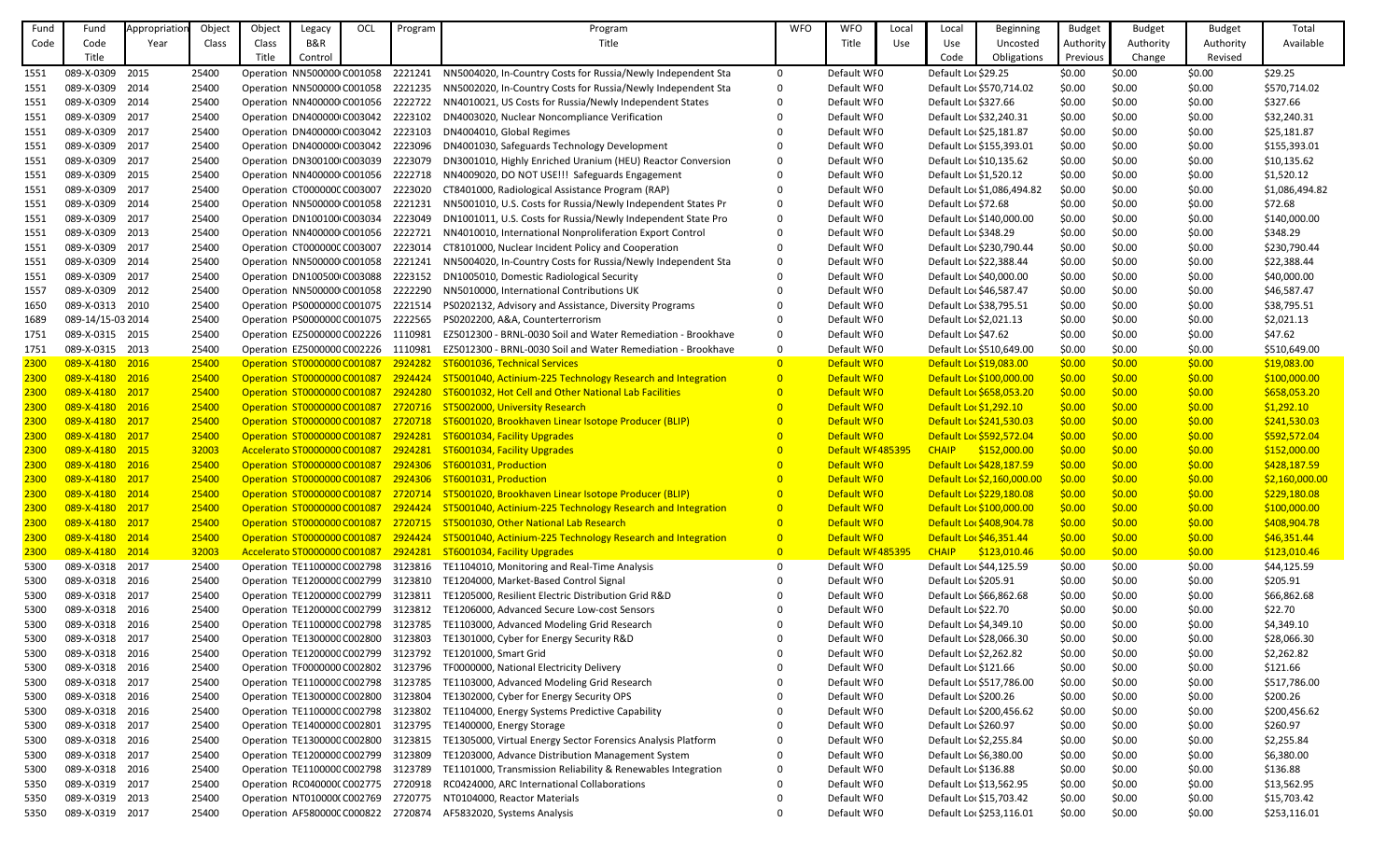| Fund               | Fund                                     | Appropriatio                                            | Object | Object | Legacy                             | OCI | Program | Program                                                           | <b>WFO</b> | <b>WFO</b>        | Local | Local                      | Beginning                  | <b>Budget</b> | <b>Budget</b>   | <b>Budget</b> | Total                                            |
|--------------------|------------------------------------------|---------------------------------------------------------|--------|--------|------------------------------------|-----|---------|-------------------------------------------------------------------|------------|-------------------|-------|----------------------------|----------------------------|---------------|-----------------|---------------|--------------------------------------------------|
| Code               | Code                                     | Year                                                    | Class  | Class  | B&R                                |     |         | Title                                                             |            | Title             | Use   | Use                        | Uncosted                   | Authority     | Authority       | Authority     | Available                                        |
|                    | Title                                    |                                                         |        | Title  | Control                            |     |         |                                                                   |            |                   |       | Code                       | Obligations                | Previous      | Change          | Revised       |                                                  |
| 5350               | 089-X-0319 2017                          |                                                         | 25400  |        | Operation AF580000CC000822         |     | 2720875 | AF5832030, Program Assessment & Coordination                      | $\Omega$   | Default WI0       |       |                            | Default Loc \$236,776.05   | \$0.00        | \$0.00          | \$0.00        | \$236,776.05                                     |
| 5350               | 089-X-0319 2018                          |                                                         | 25400  |        | Operation AF580000CC000822 2720875 |     |         | AF5832030, Program Assessment & Coordination                      |            | Default WI0       |       | Default Lor \$0.00         |                            | \$0.00        | \$9,660.00      | \$9,660.00    | \$9,660.00                                       |
| 5350               | 089-X-0319 2017                          |                                                         | 25400  |        | Operation AF580000CC000822         |     | 2720667 | AF5810000, Advanced Fuels Research, Development and Testing       | $\Omega$   | Default WI0       |       |                            | Default Loc \$116,766.49   | \$0.00        | \$0.00          | \$0.00        | \$116,766.49                                     |
| 5350               | 089-X-0319 2018                          |                                                         | 25400  |        | Operation AF580000C C000822        |     | 2720874 | AF5832020, Systems Analysis                                       |            | Default WI0       |       | Default Loc \$0.00         |                            | \$0.00        | \$96,600.00     | \$96,600.00   | \$96,600.00                                      |
| 5350               | 089-X-0319 2017                          |                                                         | 25400  |        | Operation AF580000C C000822        |     | 2720965 | AF5861010, Spent Fuel and Waste Disposition Program Manageme      | $\Omega$   | Default WI0       |       |                            | Default Loc \$88,979.28    | \$0.00        | \$0.00          | \$0.00        | \$88,979.28                                      |
| 5350               | 089-X-0319 2017                          |                                                         | 25400  |        | Operation AF580000C C000822        |     | 2720625 | AF5855000, Fuel Resources R&D                                     |            | Default WI0       |       | Default Loc \$1,298.93     |                            | \$0.00        | \$0.00          | \$0.00        | \$1,298.93                                       |
| 5350               | 089-X-0319 2016                          |                                                         | 25400  |        | Operation AF040000C C002768        |     | 2720880 | AF0440000, Program Support                                        |            | Default WI0       |       | Default Lor \$2,801.06     |                            | \$0.00        | \$0.00          | \$0.00        | \$2,801.06                                       |
| 5350               | 089-X-0319 2018                          |                                                         | 25400  |        | Operation AF580000C C000822        |     | 2720667 | AF5810000, Advanced Fuels Research, Development and Testing       | 0          | Default WI0       |       | Default Loc \$0.00         |                            | \$0.00        | \$168,000.00    | \$168,000.00  | \$168,000.00                                     |
| 5450               | 089-X-0321 2016                          |                                                         | 25400  |        | Operation VT000000C C001096        |     | 1005556 | VT1301000, Vehicle and System Simulation and Testing - Vehic      | $\Omega$   | Default WI0       |       | Default Loc \$5,774.29     |                            | \$0.00        | \$0.00          | \$0.00        | \$5,774.29                                       |
| 5450               | 089-X-0321 2016                          |                                                         | 25400  |        | Operation HT0000000 C002796        |     | 1009198 | HT0800000, Technology Validation                                  | $\Omega$   | Default WI0       |       | Default Loc \$714.20       |                            | \$0.00        | \$0.00          | \$0.00        | \$714.20                                         |
| 5450               | 089-X-0321 2017                          |                                                         | 25400  |        | Operation VT000000CC001096         |     | 1005554 | VT1201000, Batteries & Electric Drive Technology - Energy St      |            | Default WI0       |       |                            | Default Loc \$1,774,995.30 | \$0.00        | \$0.00          | \$0.00        | \$1,774,995.30                                   |
| 5450               | 089-X-0321 2015                          |                                                         | 25400  |        | Operation ED0000000 C000949        |     | 1009209 | ED2701000, Next Generation Manufacturing                          |            | Default WI0       |       |                            | Default Loc \$172,184.72   | \$0.00        | \$0.00          | \$0.00        | \$172,184.72                                     |
| 5450               | 089-X-0321                               | 2013                                                    | 25400  |        | Operation EL1700000 C000955        |     | 1005091 | EL1708000, DOE Specific Investments                               |            | Default WI0       |       | Default Loc \$401.75       |                            | \$0.00        | \$0.00          | \$0.00        | \$401.75                                         |
| 5450               | 089-X-0321 2017                          |                                                         | 25400  |        | Operation GT000000(C002910         |     | 1005613 | GT0300000, Hydrothermal                                           |            | Default WI0       |       |                            | Default Loc \$212,958.02   | \$0.00        | \$0.00          | \$0.00        | \$212,958.02                                     |
| 5450               | 089-X-0321 2018                          |                                                         | 25400  |        | Operation VT000000C C001096        |     | 1005554 | VT1201000, Batteries & Electric Drive Technology - Energy St      |            | Default WI0       |       | Default Loc \$0.00         |                            | \$0.00        | \$200,000.00    | \$200,000.00  | \$200,000.00                                     |
| 5450               | 089-X-0321 2016                          |                                                         | 25400  |        | Operation HT0000000 C002796        |     | 1009190 | HT0100000, Fuel Cell Systems R&D                                  |            | Default WI 302017 |       | <b>TCF Fundin \$294.34</b> |                            | \$0.00        | \$0.00          | \$0.00        | \$294.34                                         |
| 5450               | 089-X-0321 2017                          |                                                         | 25400  |        | Operation HT0000000 C002796        |     | 1009190 | HT0100000, Fuel Cell Systems R&D                                  |            | Default WI0       |       |                            | Default Loc \$741,092.08   | \$0.00        | \$0.00          | \$0.00        | \$741,092.08                                     |
| 5450               | 089-X-0321                               | 2017                                                    | 25400  |        | Operation VT000000C C001096        |     | 1005556 | VT1301000, Vehicle and System Simulation and Testing - Vehic      |            | Default WI0       |       | Default Loc \$7,401.00     |                            | \$0.00        | \$0.00          | \$0.00        | \$7,401.00                                       |
| 5450               | 089-X-0321 2016                          |                                                         | 25400  |        | Operation ED000000(C000949         |     | 1009209 | ED2701000, Next Generation Manufacturing                          | $\Omega$   | Default WI0       |       |                            | Default Lor \$491,168.00   | \$0.00        | \$0.00          | \$0.00        | \$491,168.00                                     |
| 5450               | 089-X-0321 2017                          |                                                         | 25400  |        | Operation SL0000000 C002911        |     | 1005616 | SL0300000, Systems Integration (Balance of Systems and Power      | $\Omega$   | Default WI0       |       |                            | Default Lor \$500,000.00   | \$0.00        | \$0.00          | \$0.00        | \$500,000.00                                     |
| 5450               | 089-X-0321 2016                          |                                                         | 25400  |        | Operation PG000000(C002840         |     | 1005604 | PG0400000, Innovation & Deployment                                | $\Omega$   | Default WI0       |       |                            | Default Loc \$62,004.64    | \$0.00        | \$0.00          | \$0.00        | \$62,004.64                                      |
| 5450               | 089-X-0321 2017                          |                                                         | 25400  |        | Operation HT0000000 C002796        |     | 2223156 | HT1100000, Technology Acceleration                                |            | Default WI0       |       |                            | Default Loc \$25,779.00    | \$0.00        | \$0.00          | \$0.00        | \$25,779.00                                      |
| 5450               | 089-X-0321 2015                          |                                                         | 25400  |        | Operation SL0000000 C002911        |     | 1005616 | SL0300000, Systems Integration (Balance of Systems and Power      | $\Omega$   | Default WI0       |       | Default Loc \$801.50       |                            | \$0.00        | \$0.00          | \$0.00        | \$801.50                                         |
| 5450               | 089-X-0321 2014                          |                                                         | 25400  |        | Operation GT000000(C002910         |     | 1005612 | GT0100000, Enhanced Geothermal Systems                            |            | Default WI0       |       | Default Loc \$6,283.33     |                            | \$0.00        | \$0.00          | \$0.00        | \$6,283.33                                       |
| 5450               | 089-X-0321                               | 2014                                                    | 25400  |        | Operation BM010000 C000846         |     | 1009218 | BM0107000, Biopower                                               |            | Default WI0       |       | Default Loc \$1,252.09     |                            | \$0.00        | \$0.00          | \$0.00        | \$1,252.09                                       |
| 5450               | 089-X-0321 2016                          |                                                         | 25400  |        | Operation SL0000000 C002911        |     | 1005616 | SL0300000, Systems Integration (Balance of Systems and Power      | $\Omega$   | Default WI0       |       | Default Loc \$7,158.23     |                            | \$0.00        | \$0.00          | \$0.00        | \$7,158.23                                       |
| 5450               | 089-X-0321 2018                          |                                                         | 25400  |        | Operation GT000000(C002910         |     | 1005613 | GT0300000, Hydrothermal                                           | $\Omega$   | Default WI0       |       | Default Loc \$0.00         |                            | \$0.00        | \$200,000.00    | \$200,000.00  | \$200,000.00                                     |
| 5498               | 089-X-0321 2017                          |                                                         | 25400  |        |                                    |     |         | Operation 4.56E+08 C003005 6600146 456160031, Industry - Domestic | 4860966    | <b>CHAGR8730</b>  |       |                            | Default Lor \$185,354.16   | \$0.00        | \$0.00          | \$0.00        | \$185,354.16                                     |
| 6600               | 089X0337                                 | 2014                                                    | 25400  |        | Operation CJ0100000 C002599        |     | 3166012 | CJ0100000, ARPA-E Projects                                        | 0          | Default WI0       |       | Default Loc \$2,547.40     |                            | \$0.00        | \$0.00          | \$0.00        | \$2,547.40                                       |
| 6600               | 089X0337                                 | 2016                                                    | 25400  |        | Operation CJ0100000 C002599        |     | 3166012 | CJ0100000, ARPA-E Projects                                        |            | Default WI 1314   |       |                            | ARPA-E Lal \$538,788.65    | \$0.00        | \$0.00          | \$0.00        | \$538,788.65                                     |
| 6600               | 089X0337                                 | 2014                                                    | 25400  |        | Operation CJ0100000 C002599        |     | 3166012 | CJ0100000, ARPA-E Projects                                        |            | Default WI 1249   |       |                            | CHARPA-0(\$403,257.96      | \$0.00        | \$0.00          | \$0.00        | \$403,257.96                                     |
| 6600               | 089X0337                                 | 2014                                                    | 25400  |        | Operation CJ0100000 C002599        |     | 3166012 | CJ0100000, ARPA-E Projects                                        |            | Default WI 1250   |       |                            | CHARPA-0(\$88,682.91       | \$0.00        | \$0.00          | \$0.00        | \$88,682.91                                      |
|                    | <b>Non-Appropriated Total</b>            |                                                         |        |        |                                    |     |         |                                                                   |            |                   |       |                            | \$14,363,239.26 \$0.00     |               | \$923,339.56    | \$923,339.56  | \$15,286,578.82                                  |
|                    | <b>DOE Appropriated Total</b>            |                                                         |        |        |                                    |     |         |                                                                   |            |                   |       |                            | \$168,119,361.16 \$0.00    |               |                 |               | \$82,859,324.00 \$82,859,324.00 \$250,978,685.16 |
| <b>SF-30 Total</b> |                                          |                                                         |        |        |                                    |     |         |                                                                   |            |                   |       |                            | \$182,482,600.42 \$0.00    |               |                 |               | \$83,782,663.56 \$83,782,663.56 \$266,265,263.98 |
|                    |                                          |                                                         |        |        |                                    |     |         |                                                                   |            |                   |       |                            |                            |               |                 |               |                                                  |
|                    | <b>FPDS-NG Total [Action Obligation]</b> |                                                         |        |        |                                    |     |         |                                                                   |            |                   |       |                            |                            |               | \$82,859,324.00 |               |                                                  |
|                    |                                          | <b>FPDS-NG Total [Base And Exercised Options Value]</b> |        |        |                                    |     |         |                                                                   |            |                   |       |                            |                            |               | \$83,782,663.56 |               |                                                  |
|                    |                                          | <b>FPDS-NG Total [Base And All Options Value]</b>       |        |        |                                    |     |         |                                                                   |            |                   |       |                            |                            |               | \$83,782,663.56 |               |                                                  |

|                                                         | Obligation Change |
|---------------------------------------------------------|-------------------|
| Agency                                                  | Amount            |
|                                                         |                   |
| Nuclear Regulatory Commission                           | $-577.31$         |
|                                                         |                   |
| Work for Others Funds Associated with Federal Agencies: | $-577.31$         |

y Sub-Report